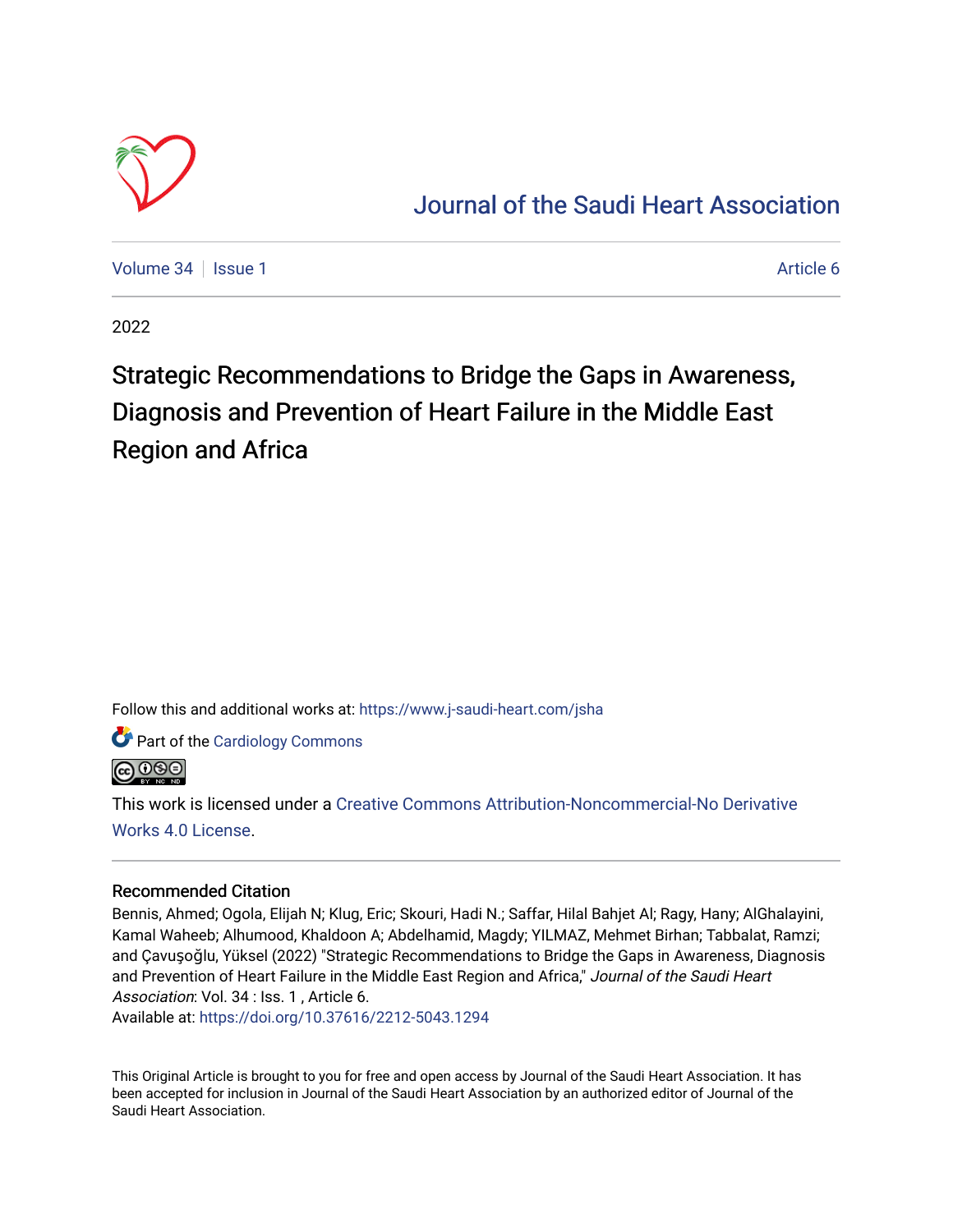# Strategic Recommendations to Bridge the Gaps in Awareness, Diagnosis and Prevention of Heart Failure in the Middle East Region and Africa

Ahmed Bennis <sup>[a,](#page-1-0)</sup>\*, Elijah N. Ogola <sup>[b](#page-1-1)</sup>, Eri[c](#page-1-2) Klug <sup>c</sup>, Ha[d](#page-1-3)i N. Skouri <sup>d</sup>, Hilal Bahj[e](#page-1-4)t Al Saffar <sup>e</sup>, Hany Ragy <sup>[f](#page-1-5)</sup>, Kamal Waheeb AlGhalayini <sup>[g](#page-1-6)</sup>, K[h](#page-1-7)aldoon A. Alhumood <sup>h</sup>, Magdy Abdelham[i](#page-1-8)d <sup>i</sup>, Mehmet Birhan Yilmaz <sup>[j](#page-1-9)</sup>, Ramzi Tabbalat <sup>[k](#page-1-10)</sup>, Yükse[l](#page-1-11) Çavuşoğlu <sup>l</sup>

<span id="page-1-0"></span><sup>a</sup> Department of Cardiology, Casablanca, Morocco

<span id="page-1-2"></span><sup>c</sup> Division of Cardiology, Faculty of Health Sciences and the University of the Witwatersrand and CM Johannesburg Academic Hospital, South Africa

<span id="page-1-3"></span><sup>d</sup> Cardiology Division, American University of Beirut Medical Center, Beirut, Lebanon

<span id="page-1-5"></span>

<span id="page-1-6"></span><sup>8</sup> Diagnostic Cardiology Lab, King Abdulaziz University, Jeddah, Saudi Arabia

<span id="page-1-7"></span>h Advanced Heart Failure and Transplantation Unit, Chest Diseases Hospital, Kuwait

<span id="page-1-8"></span><sup>i</sup> Department of Cardiology, Cairo University, Cairo, Egypt

<span id="page-1-9"></span><sup>j</sup> Department of Cardiology, Dokuz Eylul University, Izmir, Turkey

<span id="page-1-10"></span><sup>k</sup> Department of Cardiology, Abdali Medical Center- Amman, Jordan

<span id="page-1-11"></span><sup>1</sup> Cardiology Department, Eskisehir Osmangazi University, Eskisehir, Turkey

#### Abstract

Objective: With the increasing burden of heart failure (HF) in the Middle East Region and Africa (MEA), it is imperative to shift the focus to prevention and early detection of cardiovascular diseases. We present a broad consensus of the real-world challenges and strategic recommendations for optimising HF care in the MEA region.

Method: To bridge the gaps in awareness, prevention, and diagnosis of HF, an assembly of experts from MEA shared their collective opinions on the urgent unmet needs.

Results: Lack of awareness in the community, high prevalence of risk factors, poor accessibility and affordability of care and diagnostics are the major barriers for delayed or missed diagnosis of HF in MEA. Enhancing patient awareness, through digital or social media campaigns, alongside raising knowledge of healthcare providers and policymakers with training programmes, can pave the way for influencing policy decisions and implementation of robust HF programmes. Multicountry registries can foster development of guidelines factoring in local challenges and roadblocks for HF care. Region-specific guidelines including simplified diagnostic algorithms can provide a blueprint of care for early detection of at-risk patients and facilitate efficient referral, thus mitigating clinician "therapeutic inertia." Multidisciplinary care teams and HF clinics with expanded role of nurses can streamline lifestyle modification and optimum control of dyslipidaemia, blood pressure, and glycaemia through guideline-recommended prevention therapies such as sodiumglucose co-transporter-2 inhibitors—thus supporting pleiotropic effects in high-risk populations.

Conclusion: Development of regional guidelines, enhancing awareness, leveraging digital technology, and commitment for adequate funding and reimbursement is pivotal for overcoming structural and health system-related barriers in the MEA region.

Keywords: Heart failure, Middle East region and Africa, Awareness, Prevention, Diagnosis, Diabetes



<span id="page-1-1"></span><sup>b</sup> University of Nairobi, Nairobiy, Kenya

<span id="page-1-4"></span> $\rm^e$  Scientific Committee, Iraqi Red Crescent Society IRCS, Baghdad, Iraq $\rm^f$ National Heart Institute, Cairo, Egypt

Received 18 October 2021; revised 2 February 2022; accepted 6 February 2022. Available online Apr 15, 2022

<sup>\*</sup> Corresponding author. Department of Cardiology, Casablanca, Morocco. E-mail address: [ahmedbennis7@gmail.com](mailto:ahmedbennis7@gmail.com) (A. Bennis).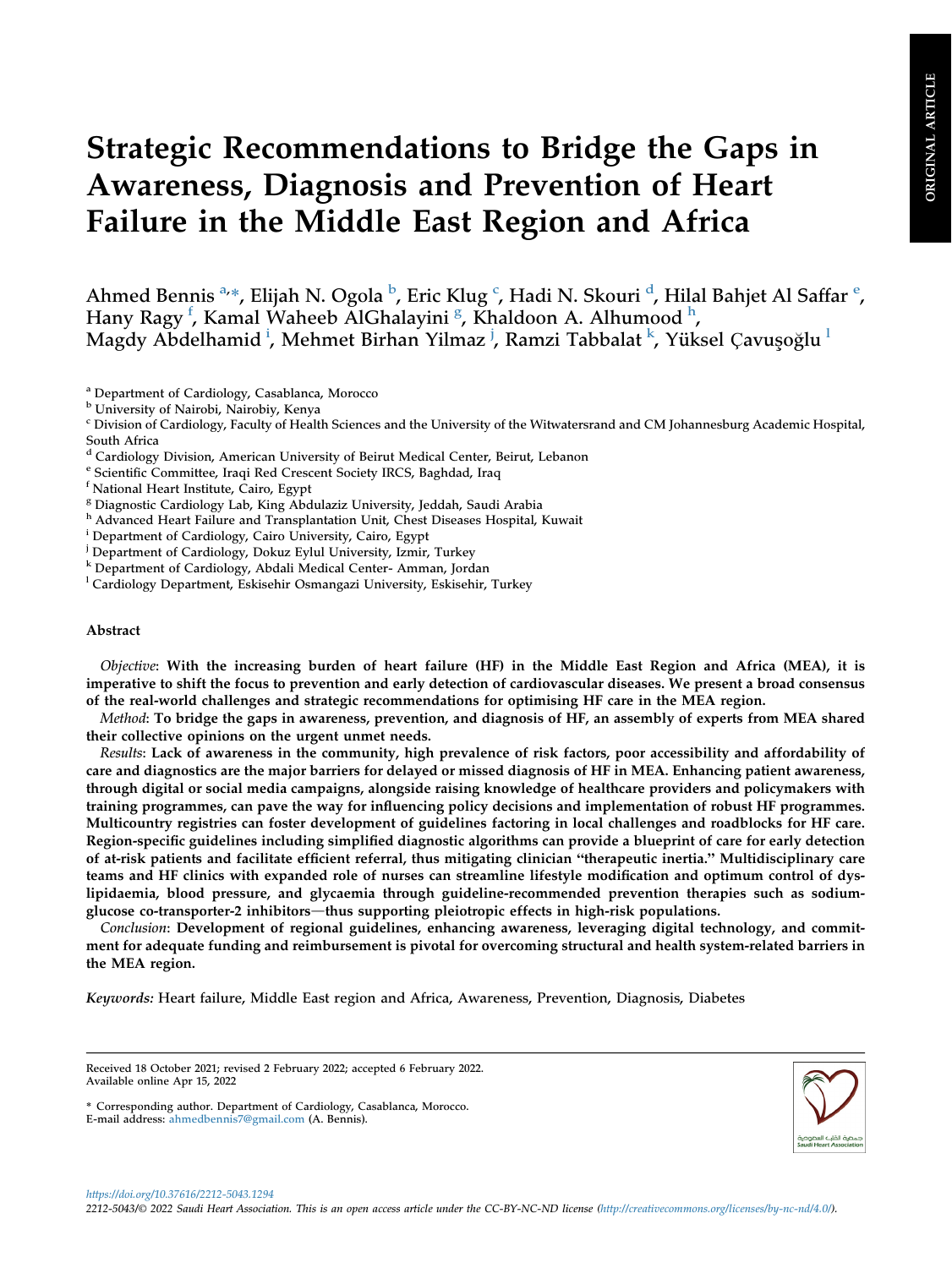## 1. Introduction

eart failure (HF) is a multifaceted clinical<br>syndrome with numerous aetiologies numerous including, but not limited to, coronary artery disease, previous myocardial infarction, hypertension, valvular heart disease, cardiomyopathy, rheumatic heart disease and diabetes. HF with reduced ejection fraction (HFrEF) (left ventricular ejection fraction [LVEF] <40%) is influenced by diverse genetic, environmental risk factors, and comorbidities. With a global prevalence of 64.34 million cases and 9.91 million years lost due to disability, HF has a 1-year mortality rate of 17.4% in acute HF and 7.2% in chronic stable HF  $[1,2]$  $[1,2]$  $[1,2]$ . About 17%-45% of patients admitted in hospital with HF die within one year of admission, thus HF has worse survival outcomes compared to common cancers such as prostate and breast [[3,](#page-10-2)[4](#page-10-3)]. The International Congestive Heart Failure (INTER-CHF) cohort study reported a 1-year mortality rate of  $16.5\%$  highest in Africa (34%) and India (23%), and lowest in China (7%), South America  $(9\%)$ , and the Middle East  $(9\%)$  [\[5](#page-11-0)]. Approximately 1 in 5 people in general population after 40 years of age is expected to develop HF at some point in their lifetime [\[6](#page-11-1)]. The linear relationship between socio-demographic index and HF mortality foretell an enhanced risk for low- and middle-income countries [[7\]](#page-11-2). The wide variations in epidemiology, risk factors, clinical interventions, and availability of resources across geographies warrant better insights into the region-specific practices for  $HF-$  to understand the determinants and precipitants in terms of patient outcomes. Although HF management is a common unmet need for the Middle East Region and Africa (MEA), diverse socioeconomic strata in this population may lead to region-specific limitations and unmet needs. To identify the current gaps and unmet needs for HF care in the MEA region, a multidisciplinary meeting with experts from different countries across the region was convened. The panel aimed to gain insights on the real-world challenges in HF awareness, prevention and diagnosis, and contribute region-specific strategic recommendations for optimising HF care and enhancing patient support.

#### 2. Consensus methodology

The MEA steering committee meeting held on 05 December 2020 included a team of 14 members with expertise in the management of HF across the MEA region (Kenya [n = 1], South Africa [n = 1], Egypt  $[n = 2]$ , Iraq  $[n = 1]$ , Jordan  $[n = 1]$ , Kuwait  $[n = 1]$ , Lebanon  $[n = 1]$ , Morocco  $[n = 1]$ , Saudi Arabia

#### List of abbreviations

| <b>ESC-HF-LT</b>                                | European Society of Cardiology Heart               |  |
|-------------------------------------------------|----------------------------------------------------|--|
|                                                 | Failure Long-Term Registry                         |  |
|                                                 | HEARTS Heart function assessment registry trial    |  |
| HF                                              | Heart failure                                      |  |
|                                                 | HFrEF Heart failure with reduced ejection fraction |  |
|                                                 | HFmrEF HF with midrange ejection fraction          |  |
| HFpEF                                           | HF with preserved ejection fraction                |  |
| <b>INTER-CHF</b>                                | <b>International Congestive Heart Failure</b>      |  |
| MACE                                            | Major adverse cardiovascular events                |  |
| <b>MEA</b>                                      | Middle East Region and Africa                      |  |
| MENA                                            | Middle East and North Africa                       |  |
| <b>NICE</b>                                     | National Institute for Health and Care Excellence  |  |
| NT proBNP<br>N-terminal pro b -type natriuretic |                                                    |  |
|                                                 | peptide                                            |  |
| <b>NYHA</b>                                     | New York Heart Association                         |  |
| PEACE                                           | Program for the Evaluation and Management of       |  |
|                                                 | the Cardiac Events                                 |  |
|                                                 | SPRINT Systolic Blood Pressure Intervention Trial  |  |
| SSA                                             | Sub-Saharan Africa                                 |  |
| WATCH-DM                                        | (Weight [body mass index], Age, hy-                |  |
|                                                 | pertension, Creatinine, high density li-           |  |
|                                                 | poprotein cholesterol, Diabetes control            |  |
|                                                 | [fasting plasma glucose], QRS Duration,            |  |
|                                                 | myocardial infarction, and Coronary                |  |
|                                                 | Artery Bypass Grafting)                            |  |
|                                                 |                                                    |  |

 $[n = 2]$ , Turkey  $[n = 2]$  and United Arab Emirates [UAE]  $[n = 1]$ ) [\(Fig. 1\)](#page-3-0).

The moderator-led sessions encompassed a comprehensive presentation of the current and future perspectives of HF in the MEA countries, followed by a discussion wherein the experts individually shed light on region-specific challenges in HF screening, diagnosis and management. The gap analyses was followed by a brainstorming session where the experts then presented possible solutions and suggested strategic recommendations, based on their experience in the HF arena. These responses were assimilated and a thematic analyses was performed to precisely categorise the region-specific recommendations.

#### 3. Burden of heart failure in MEA

The age-standardised prevalence rates (per 100 000) of HF for MEA (972.3) are relatively higher compared to the global average (831.0) and other developed countries from Western Europe (811.7) and Southeast Asia (655.0) [[8\]](#page-11-3) ([Table 1\)](#page-3-1). Gulf CARE registry, including seven Middle Eastern countries, reported that 59% of the patients had HFrEF, 21% had HF with midrange ejection fraction (HFmrEF, LVEF  $40\% - 50\%$ ) and  $20\%$  had HF with preserved ejection fraction (HFpEF, LVEF >50%) [\[9](#page-11-4)]. Underrepresentation of HFpEF (<30%) of the whole population of HF is reported in MEA region [\[10](#page-11-5),[11\]](#page-11-6). There are wide inter- and intra-regional disparities

ORIGINAL

**ORIGINAL ARTICLE** 

ARTICLE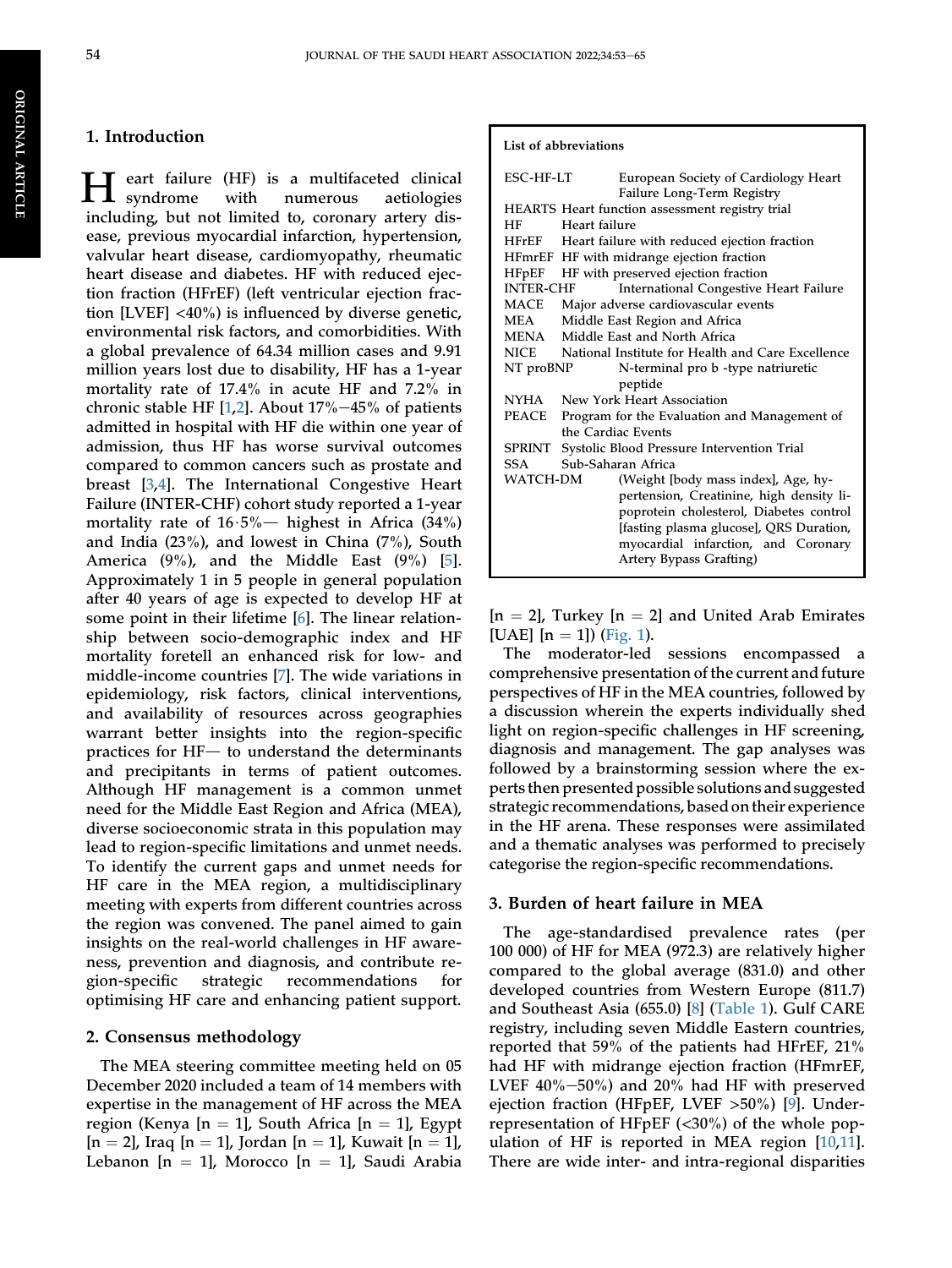

<span id="page-3-0"></span>

Fig. 1. Process of steering committee meeting for consensus methodology. HF=Heart failure; MEA = Middle East Region and Africa.

in patient characteristics and aetiology in the MEA region, particularly in the Sub-Saharan Africa (SSA) (including South Africa). The average age of affected individuals in this population is at least ten years younger than their Western counterparts-partly explaining the reason for lower prevalence of HFpEF. The mean age of HF patients is lowest in SSA (52 years), and Africa (53 years), followed by Middle East (56.4 years), North Africa (58.79 years), Asia (60 years) and Europe (70 years)  $[12-15]$  $[12-15]$  $[12-15]$  $[12-15]$  $[12-15]$ . Risk factors such as diabetes mellitus, obesity, smoking and socioeconomic transition, marked by increasing levels of sedentary life, lack of physical activities and increase in consumption of fatty foods contribute to the higher prevalence of HF in the MEA region [\[16](#page-11-8)]. In addition, people from Africa are more likely to lack health insurance and have severe symptoms with New York Heart Association (NYHA) functional classification class IV. The most common HF

<span id="page-3-1"></span>Table 1. Age-standardized prevalence rates (per 100 000) for heart failure.

| Region                       | Age-standardized Prevalence<br>Rates (per 100 000) |
|------------------------------|----------------------------------------------------|
| Global                       | 831.0 (738.6–926.2)                                |
| Western Europe               | $811.7(726.2 - 908.6)$                             |
| North America                | $956.1 (895.8 - 1021.5)$                           |
| Southeast Asia               | $655.0(573.4 - 743.8)$                             |
| North Africa and Middle East | 972.3 (861.6-1091.6)                               |
| Egypt                        | 1030.8 (892.2-1199.2)                              |
| Morocco                      | $984.2 (854.1 - 1132.6)$                           |
| Kuwait                       | 1178.0 (1026.7-1343.3)                             |
| Lebanon                      | 1027.9 (892.6-1180.1)                              |
| Saudi Arabia                 | $1016.9(885.0-1153.0)$                             |
| Turkey                       | $946.0 (865.6 - 1035.3)$                           |
| <b>United Arab Emirates</b>  | 1047.8 (905.8-1200.2)                              |
| Sub-Saharan Africa           |                                                    |
| Eastern                      | 700.0 (614.4-796.8)                                |
| Central                      | $675.0(592.2 - 775.8)$                             |
| Southern                     | 761.7 (668.9–863.8)                                |
| Western                      | 708.7 (621.4-805.9)                                |
|                              |                                                    |

Global Burden of Disease study 2017 (Bragazzi et al., 2021).

aetiology was hypertensive heart disease in Africa (including SSA) and ischaemic cardiomyopathy in the Middle East [\[13](#page-11-9)].

HF is accompanied with significant morbidity and mortality, and it considerably impacts patients' health-related quality of life [[4\]](#page-10-3). Prospective data from the European Society of Cardiology Heart Failure Long-Term Registry (ESC-HF-LT) reported significant between-region differences in 1-year HF outcomes, these being attributable to differences in medical practices, available resources, and health system structure. Per the ESC-HF-LT, cardiovascular related mortality rates among chronic HF in different European regions were as follows: Eastern  $(38.7\%; N = 1335)$ , Middle-East  $(23.3\%; N = 289)$ , Northern (65.3%; N = 435), North Africa (41.1%;  $N = 468$ ), Southern (54.2%; N = 4321), Western  $(71.4\%; N = 553)$ , Total  $(49.8\%; N = 7401)$  [\[17](#page-11-10)]. In the INTER-CHF study, the age-adjusted mortality was worse in SSA compared to other low- and middleincome regions [\[13](#page-11-9)]. The Gulf CARE registry reported in-hospital mortality rate of 5.2%, 12-month cumulative mortality rate of 8.8% and 12-month rehospitalisation rate of 28% [[9\]](#page-11-4). HF incurs substantial economic burden in the MEA region (total estimated costs is US \$ 1.92 Billion), with inpatient admission being the major cost driver [\[18](#page-11-11)]. Notably recurrent hospitalisations account for the predominant economic burden of HF [\[19](#page-11-12)].

We present herein, the gaps and unmet needs, potential recommendations, and the way forward for enhanced prevention and diagnosis of HF in MEA region.

## 4. Gaps and recommendations for awareness and prevention of heart failure

The experts discussed that the lack of awareness in community, high prevalence of primary factors such as hypertension, diabetes, and in some areas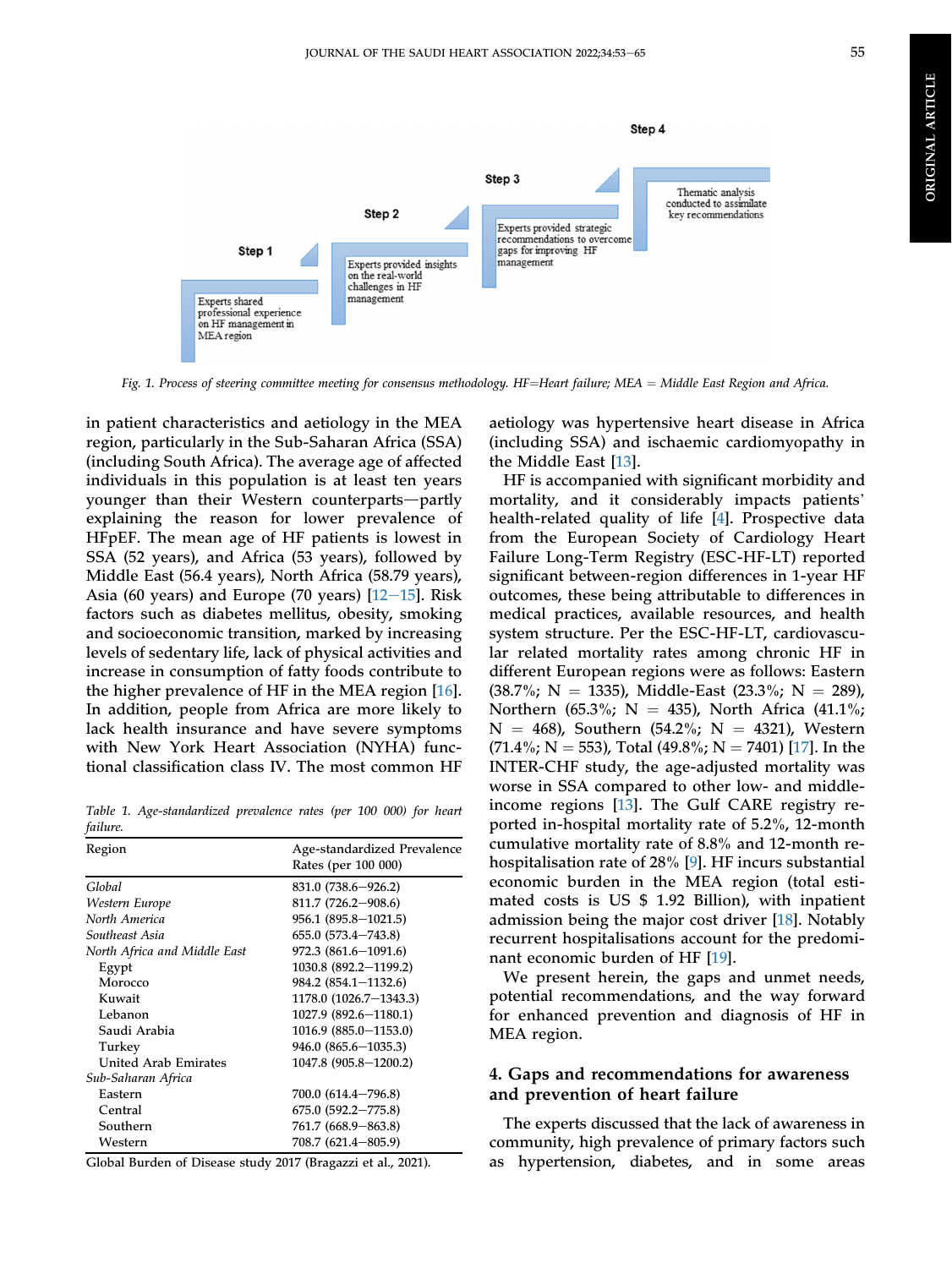coronary artery disease, compounded by poor accessibility and affordability of healthcare, are major patient-related barriers for prevention of HF in the MEA region [\(Fig. 2](#page-4-0)). Lack of robust regional databases or registries and under-representation of MEA region in research studies are barriers for identifying the real-world burden of HF, hindering prevention strategies. In addition, the high prevalence of existing infectious diseases such as tuberculosis and human immunodeficiency virus in some countries shift the focus from non-communicable disease like cardiovascular disease—leading to a lack in momentum and economic support for implementation of HF awareness programmes and campaigns. Paucity of region-specific HF guidelines that would provide a blueprint of care and scarcity of specifically trained HF care workers has a negative impact on doctor and health funder awareness. This reduces the region's ability for early detection of patients at risk during their HF journey. Furthermore, political instability, difficulty in resource management (including manpower and medications), poor awareness among the medical community about HFpEF, and lack of patient support were cited as negative attributes hindering HF care in MEA region.

The experts recommended that it is imperative to focus on healthy life style, recognition and treatment of risks for ischaemic heart disease and hypertension, alongside optimal management of diabetes, obesity, and hyperlipidaemia for stage A HF, and timely diagnosis and treatment of asymptomatic left ventricular dysfunction for Stage B HF. Community/media guided social media campaigns and outreach programmes can pave the way for enhanced patient awareness regarding preventive strategies—and subsequently influence policy decisions for implementation and funding of HF programmes. Similarly, formulation of local HF societies focussing on training healthcare professionals (including nurses and pharmacists) should be encouraged. Formal HF societies would ensure wide dissemination of national HF management guidelines for increasing physician awareness and compliance to guideline-directed medication. HF therapy involves multiple drugs and often complex up-titrations; thus, local HF guidelines "would be a major force in overcoming clinician "therapeutic inertia". The panel highlighted the need for utilisation and reimbursement of drugs targeted at primary prevention of HF, such as soneed for utilisation and reimbursement of drugs<br>targeted at primary prevention of HF, such as so-<br>dium-glucose co-transporter-2 inhibitors in "at risk" type 2 diabetes mellitus) individuals, alongside angiotensin-converting enzyme inhibitors, angiotensin receptor blockers and beta blockers in

<span id="page-4-0"></span>

Fig. 2. Root cause analysis illustrating the multifaceted characteristics of heart failure. HF = heart failure; HIV = human immunodeficiency virus;  $HT = hypertension; MEA = Middle East region and Africa; TB = tuberculosis.$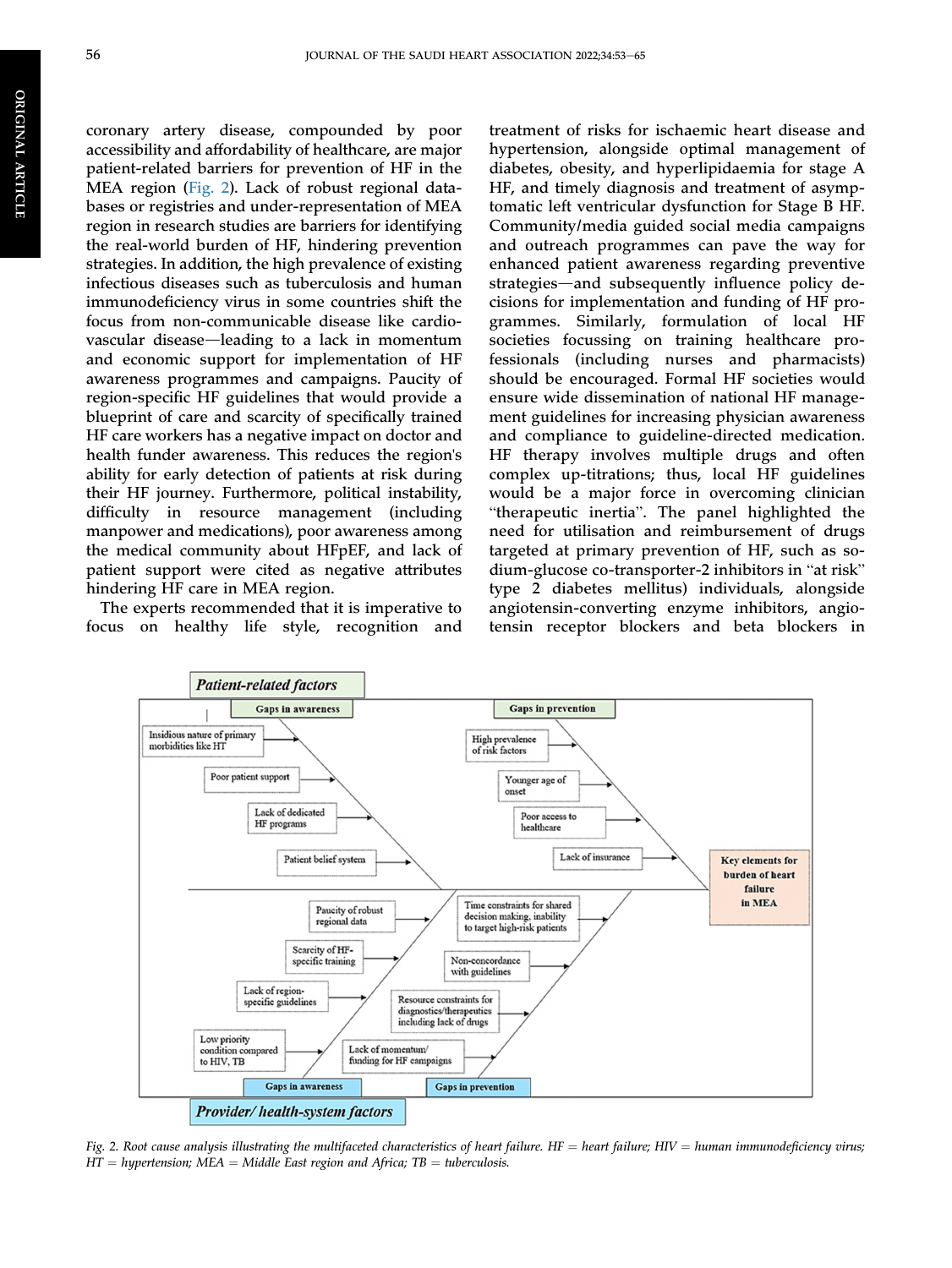**ORIGINAL ARTICLE** ORIGINAL ARTICLE

patients with asymptomatic left ventricular dysfunction. From a health-system perspective, the experts suggested formulating multi-country registries and national databases through electronic records for collection of relevant data that can appropriately gauge the region-specific needs and practices in MEA [\(Table 2\)](#page-5-0).

## 5. Evidence supporting strategic recommendations

#### 5.1. Enhance patient awareness

The experts agreed unanimously that enhanced patient awareness regarding prevention is the

<span id="page-5-0"></span>Table 2. Provider/health-system level recommendations for enhanced awareness and prevention of HF.

|                                                         | Provider-related Recommendations                                                                                                                                                                                                                                                                                                                                                                                                                                                                                         | Health System-related Recommendations                                                                                                                                                                                                                                                                                                                                                                                                                                                                                                                                |
|---------------------------------------------------------|--------------------------------------------------------------------------------------------------------------------------------------------------------------------------------------------------------------------------------------------------------------------------------------------------------------------------------------------------------------------------------------------------------------------------------------------------------------------------------------------------------------------------|----------------------------------------------------------------------------------------------------------------------------------------------------------------------------------------------------------------------------------------------------------------------------------------------------------------------------------------------------------------------------------------------------------------------------------------------------------------------------------------------------------------------------------------------------------------------|
| Training for<br>enhancing<br>awareness and<br>knowledge | • Train healthcare professionals through outreach<br>programs and disseminate the national HF man-<br>agement guidelines<br>• Educate physicians for compliance to guideline-<br>directed medication<br>• Raise awareness to ensure clinicians prescribe ev-<br>idence-based therapy and titrate the dose to the<br>target dose                                                                                                                                                                                          | • Prioritizing HF alongside other infectious diseases<br>• Create local HF societies to educate physicians<br>• Improve access and insurance for novel therapies<br>like SGLT2 inhibitor for primary prevention of HF                                                                                                                                                                                                                                                                                                                                                |
| Prevention and<br>strategic<br>management               | • Focus on prevention of HF by early identification<br>patients at high risk such as those with hyperten-<br>sion and ischemic heart disease<br>• Enhance concordance to guideline recommended<br>therapy<br>• Focus on optimal management of comorbidities<br>like CVD, CKD, and T2DM and associated<br>mortality                                                                                                                                                                                                       | • Focus on primary healthcare centers for early<br>detection and referral of patients<br>• Improved access to care and follow-up through<br>pooled sourcing, quality generic medications and<br>targeted efforts for local manufacturing                                                                                                                                                                                                                                                                                                                             |
| Multidisciplinary<br>care and task<br>sharing           | • Enhance shared-decision making with patients<br>• Involve nurses in the care of HF<br>• Conduct exchange training programs of nurses<br>across the region for improving management,<br>whilst mitigating language barriers<br>• Encourage nurses and paramedics to engage in<br>specialized HF care and patient support<br>• Adopt MDT approach for HF management. The<br>benefit can be immediate compared to HF clinics,<br>which would require long time and high economic<br>investments.<br>• Increase HF clinics | • Initiate a structured approach to provide access to<br>patients with HF<br>• Develop centers for excellence for diagnosis of<br>HFpEF                                                                                                                                                                                                                                                                                                                                                                                                                              |
| Data generation                                         | • Publish guidelines and call to action paper to<br>create awareness among the cardiologists about<br>HFpEF including phenotypes like amyloidosis<br>• Adopt innovative solutions for patient support<br>such as follow-ups on a virtual platform to support<br>HF management during pandemic times                                                                                                                                                                                                                      | • Initiate registries to increase the collection of rele-<br>vant data through electronic records, and national<br>databases<br>• Generate country-specific unmet needs and rec-<br>ommendations for HF management focussing on<br>clinical inertia and challenges with timely uptitra-<br>tion of doses<br>• Develop local registries to give insights on HF<br>management covering urban and rural areas<br>• Initiate registry for the MEA region to generate<br>robust region-specific database providing real-<br>world insights on gaps and treatment patterns |
| Collaborative<br>stakeholder<br>partnership             | • Prevent HF progression by optimal use and reim-<br>bursement of drugs that influence the course of HF<br>such as SGLT2i, beta-blockers, RAASi, and ARNI                                                                                                                                                                                                                                                                                                                                                                | • Identify key partners from each country to solicit<br>collaborative<br>care<br>and<br>facilitate<br>program<br>implementation<br>• Engage stakeholders to pave the way for novel<br>therapies and new research activities, focusing on<br>funding<br>• Include HF in healthcare reforms in collaboration<br>with health authorities<br>• Involve policymakers for reimbursement resources                                                                                                                                                                          |

 $ARNI =$  angiotensin receptor II blocker - neprilysin inhibitor;  $CKD =$  chronic Kidney disease;  $CVD =$  cardiovascular disease;  $HF =$  heart failure; T2DM = type 2 diabetes mellitus; SGLT2 inhibitors = sodium-glucose cotransporter-2 inhibitors; MDT = multidisciplinary team;  $HFPEF = heart failure with preserved ejection fraction; RASi = renin-angiotensin–aldosterone system inhibitors.$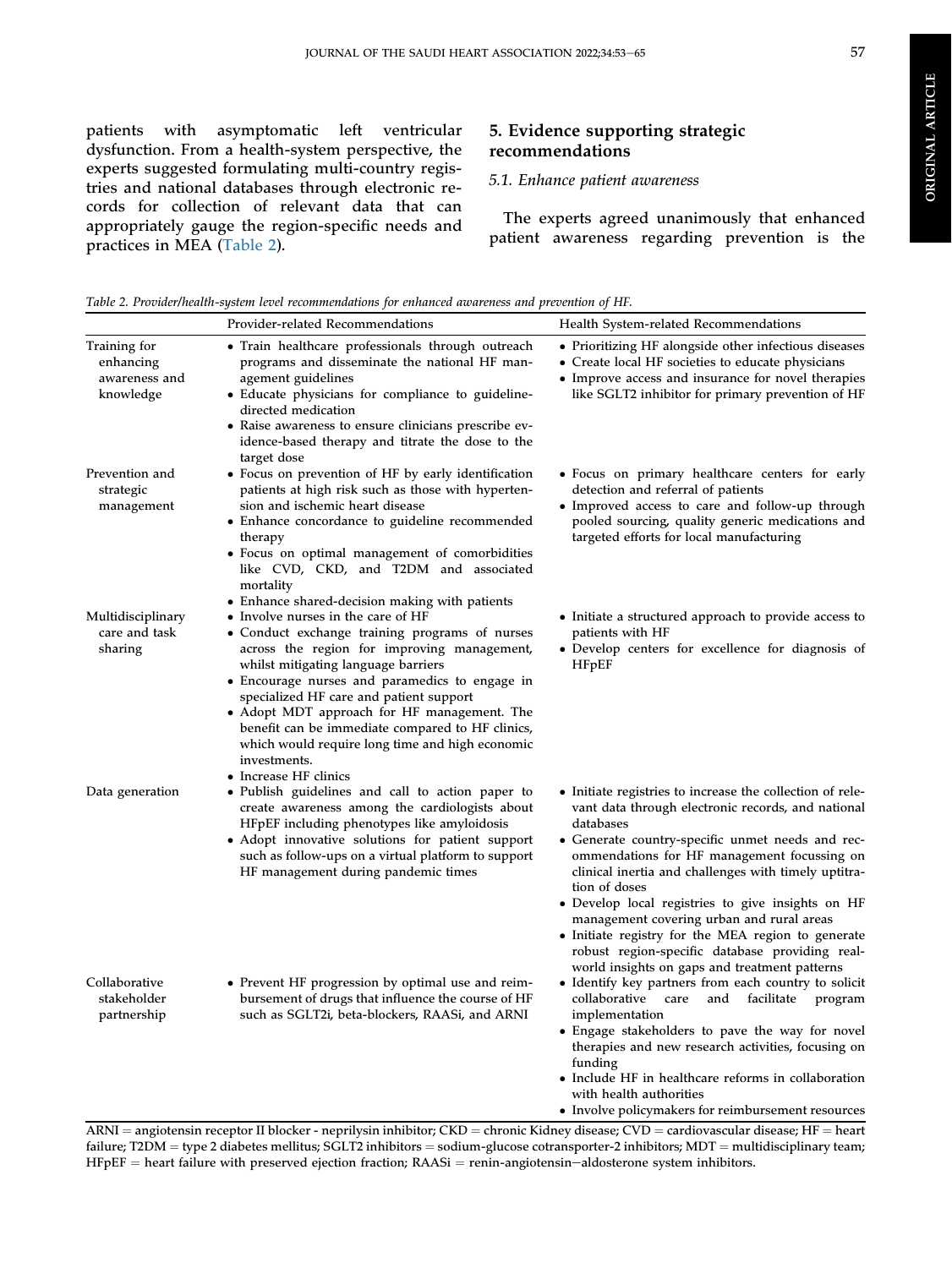foundation stone for HF care. Maintaining optimum body weight, smoking cessation, alcohol intake restriction, regular exercise, heathy diet, and cholesterol reduction are associated with a lower lifetime striction, regular exercise, neatify diet, and choies-<br>terol reduction are associated with a lower lifetime<br>risk of HF [\[20](#page-11-13)]. The World Heart Federation "heart risk of HF  $[20]$ . The World Heart Federation "heart failure gap review" estimated that globally 55% of people did not recognise a description of HF and 67% underestimated conditions such as diabetes, high blood pressure, and coronary heart disease as the leading risk factors for developing HF [\[21](#page-11-14)]. Despite a high burden of risk factors in Middle East and North Africa (MENA), the control of hypertension and dyslipidaemia is sub-optimal $-70\%$  of low income subjects had dyslipidaemia but only 4% were taking lipid-lowering medication [[22,](#page-11-15)[23](#page-11-16)]. This necessitates raising awareness for prevention through combined healthy lifestyle factors, particularly in the younger population due to the early age of HF onset in the region. Providing patient support by telecommunication-based education activities, leveraging digital technology such as smartphone applications, text messaging and social media campaigns, can effectively overcome barriers of access in a timely and cost-effective manner [\[24](#page-11-17)].

#### 5.2. Enhance physician and provider knowledge

The experts acknowledged the need for enhancing physician and provider knowledge for recognising patients at risk of developing HF, symptom recognition, referral processes and treatment algorithms. Empowering nonphysician health-care workers such as nurses, pharmacists, or community-health workers to facilitate task shifting/sharing in limited resource settings can help eliminate the trade-offs between health-care accessibility and availability, thus effectively managing blood pressure and risk modification  $[25-27]$  $[25-27]$  $[25-27]$ . A study from rural Rwanda, Africa reported that nurse performed echocardiography had high sensitivity and specificity for mitral stenosis, hypertensive heart disease and isolated right HF. The study further demonstrated that patients had a significant improvement in NYHA class (P<.0001) over 10 years [\[28](#page-11-19)]. Gaps in physician adherence to guidelines can be explained by factors such as clinical inertia. A study focusing on interventions such as (1) health information technology; (2) optimising teamwork; and (3) providing education to patients and physicians, reported a reduction in the number of emergency department visits and hospital admissions [\[29](#page-11-20)]. Provider-level interventions encompassing audit and feedback, reminders, alongside enhanced medical records system, multidisciplinary teams, and continuity of

care can be instrumental in increasing concordance to guideline uptake [[30\]](#page-11-21).

#### 5.3. Development of robust real-world databases and registries

The majority of the panel were very keen to establish a robust database including electronic health records and registries to gain precise insights on real-world challenges for HF in the MEA region. According to the World Heart Federation review, only 12% of policymakers recognised HF as the leading cause of avoidable hospitalisations and 42% prioritised prevention [\[21](#page-11-14)]. Long-term prospective registries of HF can provide unique opportunities to assess disease burden, characterisation of risk factors, treatment patterns, gaps in clinical practice and outcomes- providing a comparative platform across different regions. Robust registries including larger populations can contribute to an ongoing quality assurance, indicating areas of improvement such as patient non-adherence, physicians' nonconcordance to recommendations, voids in medical training or patient education $-$  constituting a reliable, invaluable tool to guide routine clinical practice. Standardised national level registries can compare the disease management between several different countries, and provide benchmark estimates of mortality, morbidity and resource utilisation [[31](#page-11-22)[,32](#page-11-23)]. Although few registries such as the heart function assessment registry trial (HEARTS) from Saudi Arabia, Egyptian cohort of European Society of Cardiology Heart Failure Long-Term registry, Oman Acute Heart Failure Registry, Gulf CARE in 7 Middle Eastern countries and Program for the Evaluation and Management of the Cardiac Events (PEACE) MENA have set the foundation, well-designed national multicentre registries exploring sub-population with multiple morbidities, geriatric age group or from different ethnicities, across the disease spectrum, are further needed to reinforce and validate real-world data for the MEA region [[11](#page-11-6)[,12](#page-11-7),[33](#page-11-24)-[36](#page-11-24)].

#### 5.4. Pharmacotherapy for HF prevention

Major registries from the MEA region have revealed a high burden (nearly 50%) of type 2 diabetes mellitus, hypertension, or hypercholesterolaemia. As patients with these modifiable risk factors have a multifold risk for cardiovascular diseases (with HF becoming the major presentation of cardiovascular disease), aggressive implementation of evidence-based management through lifestyle and pharmacological

ARTICLE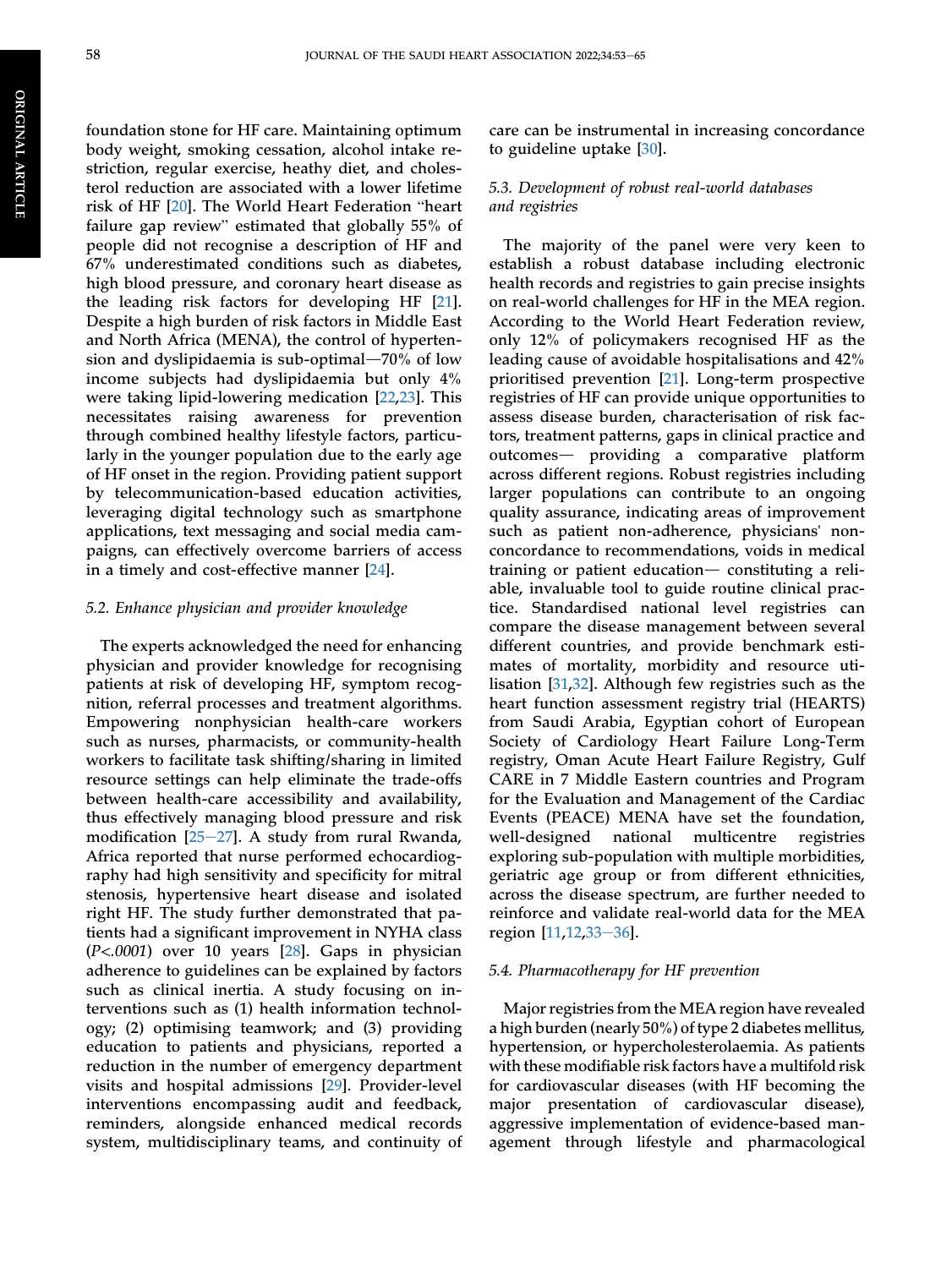interventions should be at the core of HF prevention. Based on the pleiotropic benefit of novel therapies for prevention of major adverse cardiovascular events (MACE; cardiovascular death, nonfatal myocardial infarction, nonfatal stroke), reduction in HF hospitalisations and renal end points, recent evidence recommend utilisation of sodium-glucose co-transporter-2 inhibitor or glucagon-like peptide-1 receptor agonist to reduce HF risk in patients with diabetes [\[37](#page-12-0)-[41](#page-12-0)]. Heart Failure Association of the European Society of Cardiology expert consensus (2019) recommends that canagliflozin and dapagliflozin should also be considered for patients with type 2 diabetes mellitus and either established cardiovascular disease or at high cardiovascular risk, in order to prevent or delay the onset of and hospitalisations for HF [[42\]](#page-12-1). Similar to diabetes, hypertension management is pivotal to prevent HF. The Systolic Blood Pressure Intervention Trial (SPRINT) reported that intensive blood pressure control may be one of the most effective ways to delay the onset of HF [\[43\]](#page-12-2). There is reasonable evidence that statins can reduce the rate of cardiovascular events and thus prevent or delay the onset of HF [[44,](#page-12-3)[45\]](#page-12-4). Timely and optimal care management tailored to patient status and comorbidities through novel therapies such as beta-blockers, angiotensin receptor-neprilysin inhibitors, angiotensin-converting enzyme inhibitors, angiotensin receptor blockers, aldosterone antagonists, sodiumglucose co-transporter-2 inhibitors, vasodilators, or ivabradine can be crucial to improve patient outcomes across the spectrum of HF [[37,](#page-12-0)[46](#page-12-5)[,47](#page-12-6)]. Although professional guidelines recommend sodium-glucose cotransporter-2 inhibitor or glucagon-like peptide-1 receptor agonist therapy for the primary benefit of cardiovascular risk management, their widespread ceptor agonist therapy for the primary benefit of car-<br>diovascular risk management, their widespread<br>utilisation is low, even for "at risk" patients with diabetes and clinical manifestations of cardiovascular disease [\[48](#page-12-7)]. Despite cardiologists being well-positioned to improve access to these cardioprotective drugs, lack of familiarity with the therapies and perception that management of diabetes is beyond their scope, hinder adequate prescription [\[49](#page-12-8),[50\]](#page-12-9). Formulation of treatment pathways that simplify prescribing, educational programmes for clinicians and patients, along with coordinated models of care can pave the way for bridging this gap [[51\]](#page-12-10).

## 6. Gaps and recommendations to enhance the efficiency of HF diagnosis

The experts discussed that a complicated diagnostic pathway, inadequate guidelines and practice of referral, as well as scarcity of trained healthcare workers can hinder the effective diagnosis and management of HF. Low utilisation of biomarkers such as N-terminal pro b -type natriuretic peptide (NT proBNP), because of even scarcer availability of echocardiography, can further compound a delayed or missed diagnosis. As HF is a complex disease (especially the HFpEF population), lack of expert participation in verifying the diagnosis of HF can create ambiguities in risk detection and subsequent delayed diagnosis. The experts discussed that formulation of simple region-specific diagnostic algorithms to identify HF and efficient referral mechanism at different tiers of health-care can be fundamental to improve diagnosis. Improving access and availability of essential diagnostics including cardiac echocardiography and engaging in discussions with policymakers for reimbursement can enhance diagnosis. Multidisciplinary care teams and development of centres for excellence to guide early referral in tertiary centres, along with creation of HF clinics can facilitate early diagnosis ([Table 3](#page-8-0)). Creation of credible and dedicated HF task force can help establish HF clinics in hospitals, thus streamlining clear operation policies and standardised health care system.

## 7. Evidence supporting strategic recommendations

## 7.1. Screening and early detection of patients with heart failure

Algorithms such as the WATCH-DM (Weight [body mass index], Age, hypertension, Creatinine, high density lipoprotein cholesterol, Diabetes control [fasting plasma glucose], QRS Duration, Myocardial Infarction, and Coronary Artery Bypass Grafting) risk score can facilitate risk prediction of incident HF among patients with diabetes based on machine learning [[52\]](#page-12-11). Similarly, the novel Thrombolysis in Myocardial Infarction risk score can facilitate risk stratification in patients with diabetes-identifying those at higher risk for HF and those who can derive greater absolute benefit from the therapeutic management [\[53\]](#page-12-12). Timely diagnosis of HF is critical, but identification of patients with suspected HF can be challenging, especially in primary care. The recently published universal definition describes HF as a clinical syndrome with current or prior symptoms and or signs caused by a structural and/or functional cardiac abnormality (as determined by ejection fraction <50%, abnormal cardiac chamber enlarge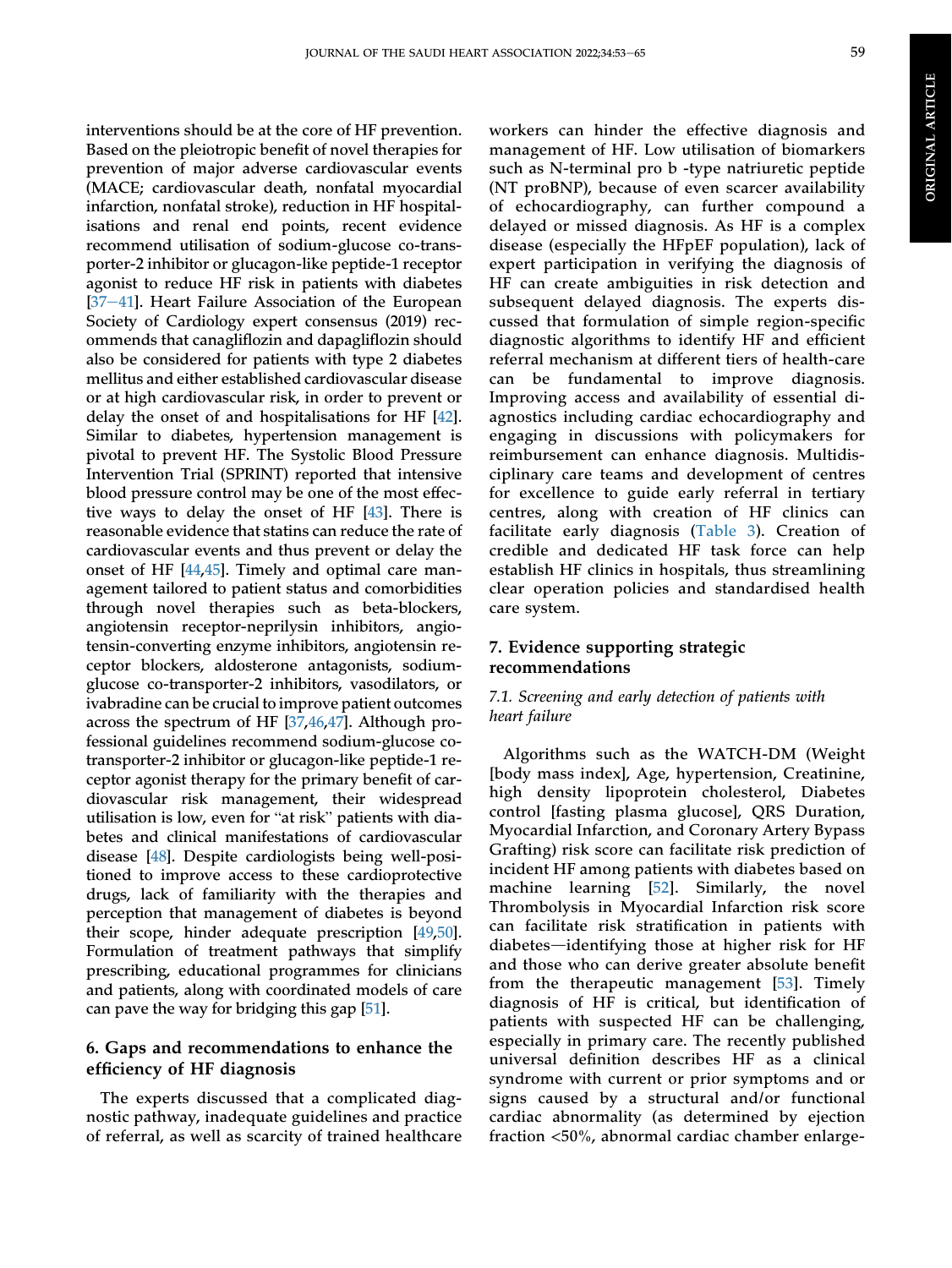ORIGINAL

**ORIGINAL ARTICLE** 

ARTICLE

<span id="page-8-0"></span>

|  |  |  | Table 3. Barriers and strategic recommendations for diagnosis of heart failure. |  |  |  |  |  |
|--|--|--|---------------------------------------------------------------------------------|--|--|--|--|--|
|--|--|--|---------------------------------------------------------------------------------|--|--|--|--|--|

| <b>Barriers</b>                                                                                | Recommendations                                                                                        |
|------------------------------------------------------------------------------------------------|--------------------------------------------------------------------------------------------------------|
| Complicated diagnostic pathway for HF                                                          | Formulation of simple diagnosis algorithms to identify HF                                              |
| Underutilization of diagnostics and failure to perform imaging                                 | Improve access to advanced diagnostics and train primary care                                          |
| techniques due to scarcity of trained healthcare workers                                       | health workers for ECG and echocardiography ultrasound                                                 |
| Missed diagnosis due to inadequate referral                                                    | • Formulation of region-specific efficient referral mechanism at<br>different tiers of healthcare      |
|                                                                                                | • Adequate follow-up of patients in the general cardiology clinic                                      |
| Lack of knowledge, poor access, high cost, and corresponding                                   | • Improved access and training                                                                         |
| low utilization of biomarkers such as Pro-NT-BNP                                               | • Develop centers for excellence for biomarkers and ECG to<br>guide early referral in tertiary centers |
| Lack of expert participation in verifying the diagnosis of HF                                  | Formulation of multidisciplinary teams                                                                 |
| Lack of HF clinics and lack of dedicated patient-centric HF<br>programs                        | Dedicated HF clinics with dedicated resources such as nurses for<br>early detection                    |
| Poor access and affordability to health facilities to diagnose HF                              | Engage with policy makers for reimbursement resources to help<br>the patients financially              |
| Financial barriers in some countries where NTproBNP is not<br>reimbursed by third-party payers | Engage policymakers in HF for awareness campaigns and clin-<br>ical decision-making                    |

 $ECG = electrocardiogram; HF = heart failure; Pro-NT-BNP=N-terminal pro b-type natriuretic peptide.$ 

ment, E/E'>15, moderate/severe ventricular hypertrophy or moderate/severe valvular obstructive or regurgitant lesion) and corroborated by at least one of the following: elevated natriuretic peptide levels or objective evidence of cardiogenic pulmonary or systemic congestion by diagnostic modalities such as imaging or haemodynamic measurement at rest or with provocation [\[54](#page-12-13)]. Though natriuretic peptides are currently not recommended as a screening tool for general population in the MEA region, its screening in high risk patients (especially patients with type 2 diabetes mellitus) can be helpful in preventing HF [\[55](#page-12-14)]. Guidelines recommend natriuretic peptide blood test for people presenting to primary care with suspected HF and subsequent referral for echocardiography and specialist assessment if the level is raised [[46,](#page-12-5)[56,](#page-12-15)[57](#page-12-16)]. However, patients might follow diverse diagnostic pathways, which may or may not be aligned with the guidelines for investigation and referral-leading to missed opportunities for early HF diagnosis in primary care [[58](#page-13-0),[59\]](#page-13-1). Adoption of simple and unambiguous diagnosis algorithms to identify HF (using the basic 12-lead electrocardiogram and a chest X-Ray), alongside enhanced access to advanced imaging modalities (echocardiography) and trained healthcare providers can drive early detection of HF [\[60](#page-13-2)]. A normal 12-lead electrocardiogram almost excludes a HFrEF diagnosis. The World Heart Federation Roadmap for HF illustrated a clear continuum for care pathway beginning with risk factor screening, culminating in the end of life care [\[61\]](#page-13-3). Adaptation of such pathways based on the region-specific characteristics can be instrumental in enhanced diagnosis of HF.

#### 7.2. Multidisciplinary team approach to heart failure care

The experts highlighted fragmented care as the major barrier in HF management. Given the multifaceted aetiology of HF, a multidisciplinary team approach is considered the gold standard model for optimal care. The National Institute for Health and Care Excellence (NICE) guidelines recommend a multidisciplinary team including a core specialist working in collaboration with the primary care team (lead physician with subspecialty training in heart failure who is responsible for making the clinical diagnosis), a specialist HF nurse and a healthcare professional with expertise in prescribing for HF [\[56](#page-12-15)]. Other multidisciplinary team members may also include pharmacist, physiotherapist, palliative care, psychologist, or occupational therapist and administrator. Benefits of multidisciplinary team approach include engagement of health professionals across health care sectors, implementation of evidence-based management guidelines, monitoring of signs and symptoms for early identification of decompensation and/or deterioration, and effective protocols for symptom management. Multidisciplinary team further fosters involvement of patients and their families for care planning, development and implementation of individualised management plans for self-care. A growing body of evidence has shown improved patient outcomes with significant reductions in mortality and/or allcause and HF hospitalisations through multidisciplinary team care [[62](#page-13-4)[,63](#page-13-5)]. Although a multidisciplinary team approach is ideal, it might be challenging in many countries of the MEA region at this stage. Hence, the members should be selected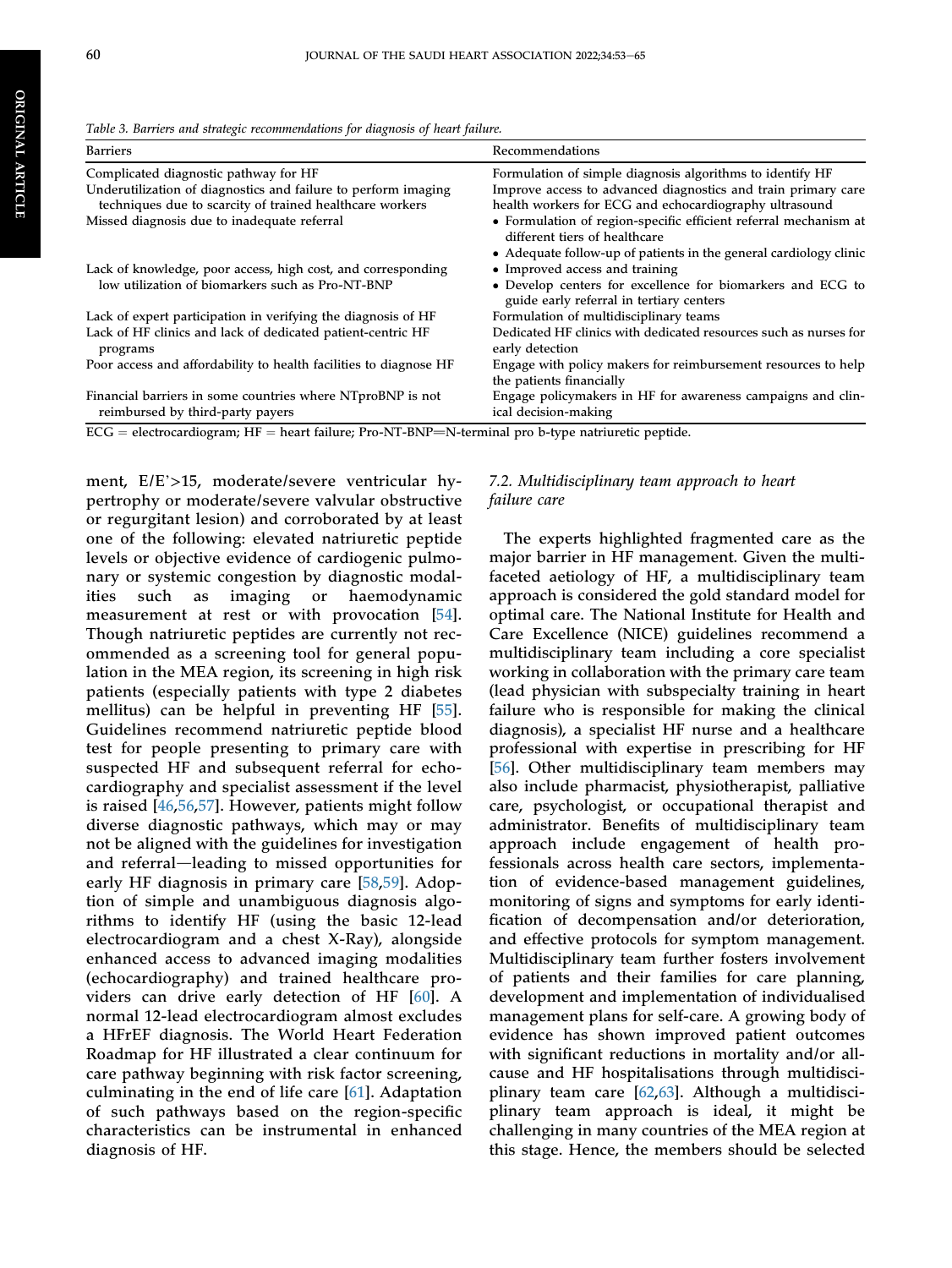**ORIGINAL ARTICLE** ORIGINAL ARTICLE

depending on country-specific resources, primarily a HF nurse and physician with HF care experience. Local clinics with educated nurses who can communicate with a central hub having electrocardiogram, chest X-Ray and blood review via telemedicine, might also be a reasonable aim for the low- and middle-income countries countries.

## 7.3. Heart failure clinics based on hub-and-spoke model of integrated care

The experts advocated the development of HF clinics and emphasised on the crucial role of nurses for driving optimal HF care. Similar thoughts were echoed by cardiologists' who suggested implementation of a structured, patient-centered, and flexible model of disease management programme, along with integrated data approaches [[64\]](#page-13-6). In comparison to general cardiology out-patient department, dedicated HF clinics were better in maintaining guideline-directed medication therapy, together with decreased rate of rehospitalisation and mortality [\[65](#page-13-7),[66\]](#page-13-8). A study from Saudi Arabia showed that a structured HF programme can significantly enhance quality of life and dramatically decline hospital admissions [[67\]](#page-13-9). Nurse-led HF clinics can help early diagnosis in economically and socially vulnerable patients with advanced cardiovascular disease and facilitate initiation of guideline-directed therapy before seeing a specialist [\[28](#page-11-19),[68\]](#page-13-10). However, majority countries in the MEA region either do not have nurse practitioners or they

are ineligible to prescribe the drugs. Considering the shortage of skilled resources and the extent of economic burden on healthcare systems in MEA [\[69](#page-13-11)], development of HF clinics based on the hub and spoke model of integrated care can be promising. Network of HF clinics with a multidisciplinary team of experts as the hub  $-$  offering full array of services, complemented by a network of primary care sector (spokes)  $-$  offering limited service for low-risk patients, while routing patients needing more intensive services to the hub for treatment, can potentially lead to better patient outcomes [[70,](#page-13-12)[71](#page-13-13)] [\(Fig. 3\)](#page-9-0). In the MEA region, this would mostly apply to the larger cities that are better resourced. Peripheral and rural areas have significant challenges, wherein valvular heart disease may have a greater significance. Establishing effective screening and management of HF in these areas remain a significant challenge.

## 8. Way forward

Despite the heavy burden of HF in MEA, there are significant pitfalls in the arena of research and development. In addition, the policy initiatives are also limited. It is imperative for policy makers, healthcare professionals and administrative personnel to identify the strategic importance and prioritise HF at a national level through concerted efforts. Greater representation of MEA region in global studies and clinical trials is crucial to counter the significant under representation in large

<span id="page-9-0"></span>

Fig. 3. Hub and spoke model for integrated heart failure care.  $HF =$  heart failure.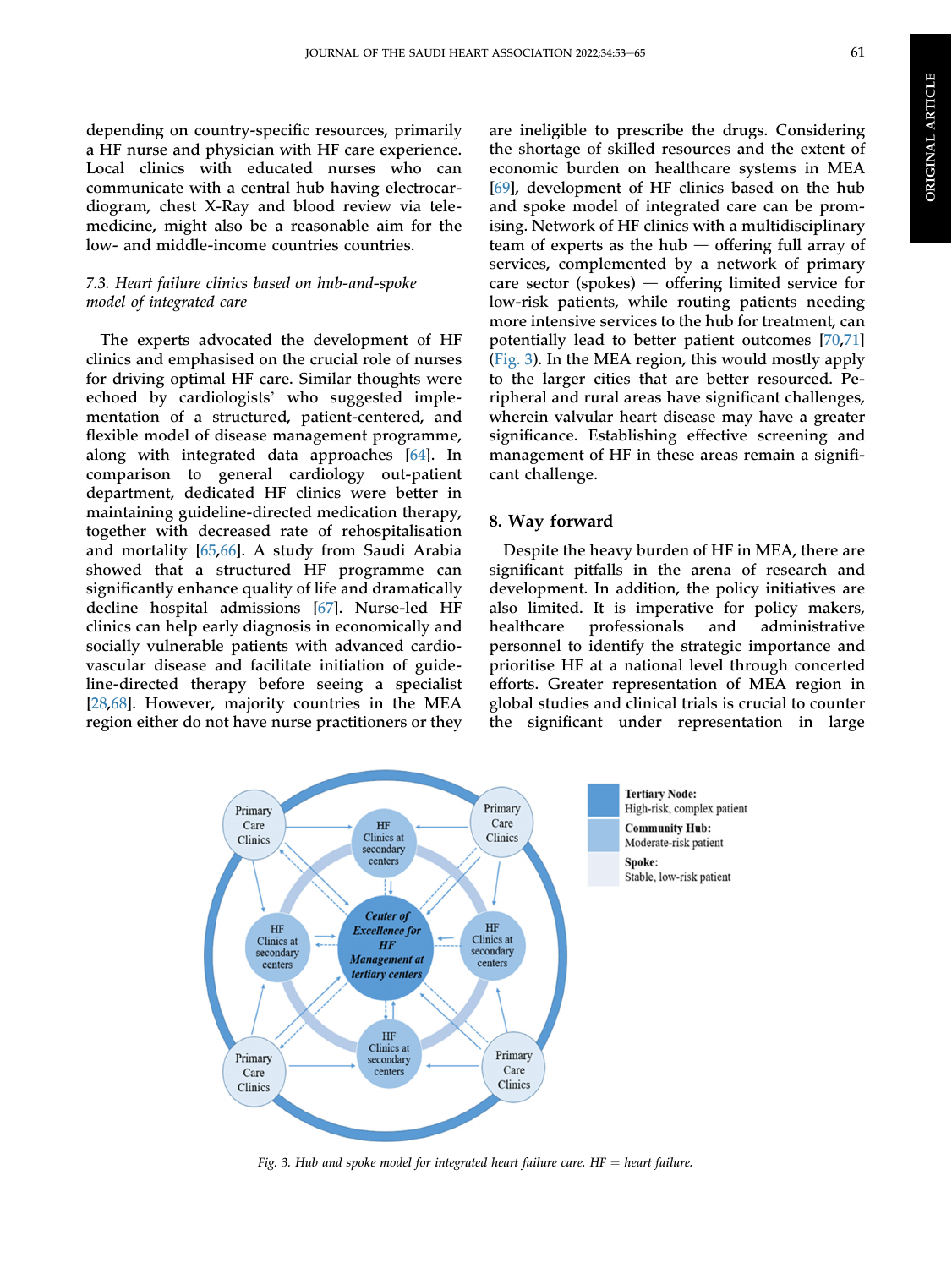ORIGINAL

**ORIGINAL ARTICLE** 

ARTICLE

randomised HF studies. Developing a HF national roadmap for comprehensive primary prevention strategies, establishing patient advocacy groups, strong intersectoral policies, engaging professional societies and public health authorities is central to creating a sustainable health system [[72\]](#page-13-14). Development of regional or national guidelines factoring in the local challenges and roadblocks can be instrumental in driving HF care. In addition, use of innovative tools, telemedicine and digital technology, such as artificial intelligence, for predicting diagnosis can be favourable, particularly where inperson representation is not feasible. In addition, commitment for adequate funding and reimbursement is pivotal for overcoming structural and health-system related barriers in the MEA region.

#### 9. Conclusion

There are wide gaps and unmet needs in awareness, prevention, and diagnosis of HF in the MEA region. Enhancing patient awareness with emphasis on prevention through digital methods or social media campaigns, alongside raising awareness of providers and policy makers with streamlined training programs and referral process, can address deficiencies in knowledge for HF care. Utilisation of guideline-recommended pharmacotherapy such as sodium-glucose co-transporter-2 inhibitors for primary prevention of HF in at-risk patients with diabetes can support pleotropic effect in high-risk populations. Focusing on a multidisciplinary approach to care while ensuring concordance to evidence-based therapy can be crucial. Comprehensive real-world data collection through welldesigned multicentre registries and widespread establishment of HF clinics encompassing expanded role of nurses can potentially drive the momentum of HF care across all tiers of healthcare in MEA.

## Author contribution

Conception and design of Study: AB, ENO, EK, HNS, HBAS, HR, KWA, KAA, MA, MBY, RT, YÇ. Literature review: AB, ENO, EK, HNS, HBAS, HR, KWA, KAA, MA, MBY, RT, YÇ. Acquisition of data: AB, ENO, EK, HNS, HBAS, HR, KWA, KAA, MA, MBY, RT, YÇ. Analysis and interpretation of data: AB, ENO, EK, HNS, HBAS, HR, KWA, KAA, MA, MBY, RT, YÇ. Research investigation and analysis: AB, ENO, EK, HNS, HBAS, HR, KWA, KAA, MA, MBY, RT, YÇ. Data collection: AB, ENO, EK, HNS, HBAS, HR, KWA, KAA, MA, MBY, RT, YÇ. Drafting of manuscript: AB, ENO, EK, HNS, HBAS, HR, KWA, KAA, MA, MBY, RT, YÇ. Revising and editing the manuscript critically for important intellectual

contents: AB, ENO, EK, HNS, HBAS, HR, KWA, KAA, MA, MBY, RT, YÇ. Data preparation and presentation: AB, ENO, EK, HNS, HBAS, HR, KWA, KAA, MA, MBY, RT, YÇ. Supervision of the research: AB, ENO, EK, HNS, HBAS, HR, KWA, KAA, MA, MBY, RT, YÇ. Research coordination and management: AB, ENO, EK, HNS, HBAS, HR, KWA, KAA, MA, MBY, RT, YÇ.

## Funding

The preparation of this consensus statement and funding of the journal's article processing charges was supported by AstraZeneca FZ LLC.

#### Declaration of competing interest

AB, HS, HA, KA, KA, RT have no conflict of interest to disclose. EO received honorarium for lectures, presentations, speaker bureaus from Astra Zeneca, Bayer, and Novartis. EK received speaker honorarium, travel assistance (Astra Zeneca, Servier, Novartis) and has been the head of ethics and guideline committee, SA heart. HR received honoraria for lectures from Novartis, BI, AstraZeneca, MSD & Sanofi. MA received speaker honoraria from Bayer, Novartis, Boehringer-Ingelheim & Astra Zeneca. MY received Institutional fee from Novartis, Bayer, Amgen, Astra Zeneca. YÇ received honorarium for lectures or educational events from Astra Zeneca, Servier, Novartis, Roche Diagnostics, Sanofi Aventis, Otsuka Pharmaceuticals, Actelion, Bayer.

#### Acknowledgements

The authors thank Piyalee Pal, M.P.H from Covance Scientific Services & Solutions Pvt. Ltd., India for medical writing support that was funded by AstraZeneca FZ LLC. in accordance with GPP3 guidelines ([http://www.ismpp.org/gpp3\)](http://www.ismpp.org/gpp3).

#### References

- <span id="page-10-0"></span>[1] Maggioni AP, Dahlström U, Filippatos G, Chioncel O, Leiro MC, Drozdz J, et al. EURObservational research programme: regional differences and 1-year follow-up results of the heart failure pilot survey (ESC-HF pilot). Eur J Heart Fail 2013;15:808-17. [https://doi.org/10.1093/eurjhf/hft050.](https://doi.org/10.1093/eurjhf/hft050) Epub 2013 Mar 28.
- <span id="page-10-1"></span>[2] Lippi G, Sanchis-Gomar F. Global epidemiology and future trends of heart failure. AME Med J 2020;5:1-6. [https://](https://doi.org/10.21037/amj.2020.03.03) [doi.org/10.21037/amj.2020.03.03.](https://doi.org/10.21037/amj.2020.03.03)
- <span id="page-10-2"></span>[3] Mamas MA, Sperrin M, Watson MC, Coutts A, Wilde K, Burton C, et al. Do patients have worse outcomes in heart failure than in cancer? A primary care-based cohort study with 10-year follow-up in Scotland. Eur J Heart Fail 2017;19: 1095-104. [https://doi.org/10.1002/ejhf.822.](https://doi.org/10.1002/ejhf.822) Epub 2017 May 3.
- <span id="page-10-3"></span>[4] Ponikowski P, Anker SD, AlHabib KF, Cowie MR, Force TL, Hu S, et al. Heart failure: preventing disease and death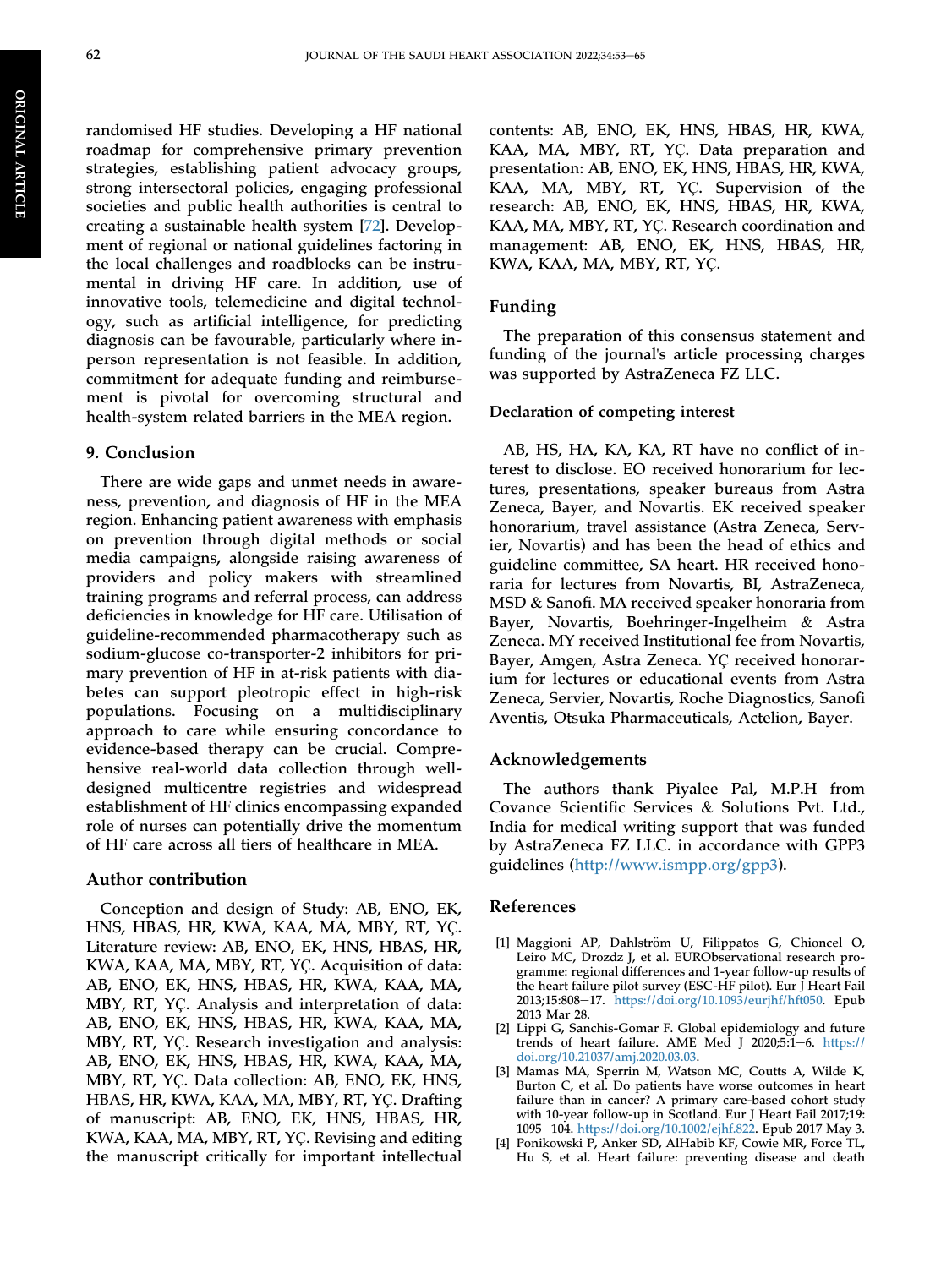worldwide. ESC Heart Fail 2014;1:4-25. [https://doi.org/](https://doi.org/10.1002/ehf2.12005) [10.1002/ehf2.12005](https://doi.org/10.1002/ehf2.12005).

- <span id="page-11-0"></span>[5] Dokainish H, Teo K, Zhu J, Roy A, AlHabib KF, ElSayed A, et al. Global mortality variations in patients with heart failure: results from the International Congestive Heart Failure (INTER-CHF) prospective cohort study. Lancet Global<br>Health 2017;5:e665-72. https://doi.org/10.1016/S2214[https://doi.org/10.1016/S2214-](https://doi.org/10.1016/S2214-109X(17)30196-1) [109X\(17\)30196-1](https://doi.org/10.1016/S2214-109X(17)30196-1). Epub 2017 May 3.
- <span id="page-11-1"></span>[6] Lloyd-Jones DM, Larson MG, Leip EP, Beiser A, D'Agostino RB, Kannel WB, et al. Lifetime risk for developing congestive heart failure: the Framingham Heart Study.<br>Circulation 2002;106:3068-72. https://doi.org/10.1161/ [https://doi.org/10.1161/](https://doi.org/10.1161/01.cir.0000039105.49749.6f) [01.cir.0000039105.49749.6f](https://doi.org/10.1161/01.cir.0000039105.49749.6f).
- <span id="page-11-2"></span>[7] Jones NR, Roalfe AK, Adoki I, Hobbs FDR, Taylor CJ. Survival of patients with chronic heart failure in the community: a systematic review and meta-analysis. Eur J Heart Fail 2019;21: 1306-25. <https://doi.org/10.1002/ejhf.1594>. Epub 2019 Sep. 16.
- <span id="page-11-3"></span>[8] Bragazzi NL, Zhong W, Shu J, Abu Much A, Lotan D, Grupper A, et al. Burden of heart failure and underlying causes in 195 countries and territories from 1990 to 2017. Eur J Prev Cardiol 2021;(zwaa147). [https://doi.org/10.1093/eurjpc/](https://doi.org/10.1093/eurjpc/zwaa147) [zwaa147](https://doi.org/10.1093/eurjpc/zwaa147).
- <span id="page-11-4"></span>[9] Al-Jarallah M, Rajan R, Heshmat H, Al-Zakwani I, Dashti R, Bulbanat B, et al. Comparison of demographics and outcomes of acute heart failure patients with reduced, midrange, and preserved ejection fraction. Ann Clin Cardiol 2020;2:86. [https://doi.org/10.4103/2666-6979.298607.](https://doi.org/10.4103/2666-6979.298607)
- <span id="page-11-5"></span>[10] AlHabib KF, Elasfar AA, Alfaleh H, Kashour T, Hersi A, AlBackr H, et al. Clinical features, management, and short- and long-term outcomes of patients with acute decompensated heart failure: phase I results of the HEARTS database. Eur J Heart Fail 2014;16:461-9. <https://doi.org/10.1002/ejhf.57>.
- <span id="page-11-6"></span>[11] Sulaiman K, Panduranga P, Al-Zakwani I, Alsheikh-Ali AA, AlHabib KF, Al-Suwaidi J, et al. Clinical characteristics, management, and outcomes of acute heart failure patients: observations from the Gulf acute heart failure registry (Gulf CARE). Eur J Heart Fail 2015;17:374-84. [https://doi.org/](https://doi.org/10.1002/ejhf.245) [10.1002/ejhf.245](https://doi.org/10.1002/ejhf.245). Epub 2015 Mar 4.
- <span id="page-11-7"></span>[12] Damasceno A, Mayosi BM, Sani M, Ogah OS, Mondo C, Ojji D, et al. The causes, treatment, and outcome of acute heart failure in 1006 Africans from 9 countries. Arch Intern Med 2012;172:1386-94. [https://doi.org/10.1001/archinternmed.2012.](https://doi.org/10.1001/archinternmed.2012.3310) [3310](https://doi.org/10.1001/archinternmed.2012.3310).
- <span id="page-11-9"></span>[13] Dokainish H, Teo K, Zhu J, Roy A, AlHabib KF, ElSayed A, et al. Heart failure in Africa, Asia, the Middle East and South America: the INTER-CHF study. Int J Cardiol 2016;204: 133e41. <https://doi.org/10.1016/j.ijcard.2015.11.183>. Epub 2015 Dec 2.
- [14] Nieminen MS, Brutsaert D, Dickstein K, Drexler H, Follath F, Harjola V-P, et al. EuroHeart Failure Survey II (EHFS II): a survey on hospitalized acute heart failure patients: description of population. Eur Heart J  $2006;27:2725-36.$  [https://](https://doi.org/10.1093/eurheartj/ehl193) [doi.org/10.1093/eurheartj/ehl193](https://doi.org/10.1093/eurheartj/ehl193). Epub 2006 Sep. 25.
- [15] Elasfar A, Shaheen S, El-Sherbeny W, Elsokkary H, Elhefnawy S, Al-Setiha M. Preliminary results of the acute Heart Failure registry in the DELTA region of Egypt (DELTA-HF): a database and a quality initiative project. Egypt Heart J 2019;71. [https://doi.org/10.1186/s43044-019-](https://doi.org/10.1186/s43044-019-0024-0)  $0024 - 0.$
- <span id="page-11-8"></span>[16] Elasfar A, Alhabeeb W, Elasfar S. Heart failure in the Middle East Arab countries: current and future perspectives. J Saudi Heart Assoc 2020;32:236-41. [https://doi.org/10.37616/2212-](https://doi.org/10.37616/2212-5043.1040) [5043.1040.](https://doi.org/10.37616/2212-5043.1040) eCollection 2020.
- <span id="page-11-10"></span>[17] Crespo-Leiro MG, Anker SD, Maggioni AP, Coats AJ, Filippatos G, Ruschitzka F, et al. European society of cardiology heart failure long-term registry (ESC-HF-LT): 1-year follow-up outcomes and differences across regions. Eur J Heart Fail 2016;18:613-25. <https://doi.org/10.1002/ejhf.566>.
- <span id="page-11-11"></span>[18] AlHabeeb W, Akhras K, Alghalayini K, Al-Mudaiheem H, Ibrahim B, Lawand S, et al. Understanding heart failure burden in Middle East countries: economic impact in Egypt, Saudi Arabia and United Arab Emirates. Value Health 2018; 21:S123.
- <span id="page-11-12"></span>[19] Lesyuk W, Kriza C, Kolominsky-Rabas P. Cost-of-illness studies in heart failure: a systematic review 2004-2016. BMC Cardiovasc Disord 2018;18:74. [https://doi.org/10.1186/s12872-](https://doi.org/10.1186/s12872-018-0815-3) [018-0815-3](https://doi.org/10.1186/s12872-018-0815-3).
- <span id="page-11-13"></span>[20] Djoussé L, Driver JA, Gaziano JM. Relation between modifiable lifestyle factors and lifetime risk of heart failure. JAMA 2009;302:394-400. <https://doi.org/10.1001/jama.2009.1062>.
- <span id="page-11-14"></span>[21] World heart federation. Heart failure gap review. Available from:. 2019. Accessed March 2021, [https://www.world-heart](https://www.world-heart-federation.org/wp-content/uploads/HF-Gap-Review-Final.pdf)[federation.org/wp-content/uploads/HF-Gap-Review-Final.](https://www.world-heart-federation.org/wp-content/uploads/HF-Gap-Review-Final.pdf) [pdf](https://www.world-heart-federation.org/wp-content/uploads/HF-Gap-Review-Final.pdf).
- <span id="page-11-15"></span>[22] Raal FJ, Alsheikh-Ali AA, Omar MI, Rashed W, Hamoui O, Kane A, et al. Cardiovascular risk factor burden in Africa and the Middle East across country income categories: a post hoc analysis of the cross-sectional Africa Middle East Cardiovascular Epidemiological (ACE) study. Arch Public Health Arch Belg Sante Publique 2018;76:15. [https://doi.org/10.1186/](https://doi.org/10.1186/s13690-018-0257-5) [s13690-018-0257-5.](https://doi.org/10.1186/s13690-018-0257-5)
- <span id="page-11-16"></span>[23] Yılmaz M, Kilickap M, Abacı A, Barcin C, Bayram F, Karaaslan D, et al. Temporal changes in the epidemiology of diabetes mellitus in Turkey: a systematic review and metaanalysis. Turk Kardiyol Dernegi Arsivi Turk Kardiyol Derneginin Yayin Organidir 2018:46:546-55. [https://doi.org/](https://doi.org/10.5543/tkda.2018.88225) [10.5543/tkda.2018.88225.](https://doi.org/10.5543/tkda.2018.88225)
- <span id="page-11-17"></span>[24] Halldorsdottir H, Thoroddsen A, Ingadottir B. Impact of technology-based patient education on modifiable cardiovascular risk factors of people with coronary heart disease: a systematic review. Patient Educ Counsel 2020;103:2018-28. <https://doi.org/10.1016/j.pec.2020.05.027>. Epub 2020 Jun 3.
- <span id="page-11-18"></span>[25] Anand TN, Joseph LM, Geetha AV, Prabhakaran D, Jeemon P. Task sharing with non-physician health-care workers for management of blood pressure in low-income and middle-income countries: a systematic review and metaanalysis. Lancet Global Health 2019;7:e761-71. [https://](https://doi.org/10.1016/S2214-109X(19)30077-4) [doi.org/10.1016/S2214-109X\(19\)30077-4](https://doi.org/10.1016/S2214-109X(19)30077-4).
- [26] Ogedegbe G, Gyamfi J, Plange-Rhule J, Surkis A, Rosenthal D, Airhihenbuwa C, et al. Task shifting interventions for cardiovascular risk reduction in low-income and middle-income countries: a systematic review of randomised controlled trials. BMJ Open 2014;4:e005983. [https://](https://doi.org/10.1136/bmjopen-2014-005983) [doi.org/10.1136/bmjopen-2014-005983.](https://doi.org/10.1136/bmjopen-2014-005983)
- [27] Kavita, Thakur JS, Vijayvergiya R, Ghai S. Task shifting of cardiovascular risk assessment and communication by nurses for primary and secondary prevention of cardiovascular diseases in a tertiary health care setting of Northern India. BMC Health Serv Res 2020;20. [https://doi.org/10.1186/](https://doi.org/10.1186/s12913-019-4864-9) [s12913-019-4864-9.](https://doi.org/10.1186/s12913-019-4864-9)
- <span id="page-11-19"></span>[28] Eberly LA, Rusingiza E, Park PH, Ngoga G, Dusabeyezu S, Mutabazi F, et al. 10-Year heart failure outcomes from nursedriven clinics in rural sub-Saharan Africa. J Am Coll Cardiol 2019;73:977-80. [https://doi.org/10.1016/j.jacc.2018.12.028.](https://doi.org/10.1016/j.jacc.2018.12.028)
- <span id="page-11-20"></span>[29] Bakhai S, Bhardwaj A, Phan H, Varghese S, Gudleski GD, Reynolds JL. Optimisation of diagnosis and treatment of heart failure in a primary care setting. BMJ Open Qual 2019; 8:e000660. [https://doi.org/10.1136/bmjoq-2019-000660.](https://doi.org/10.1136/bmjoq-2019-000660) eCollection 2019.
- <span id="page-11-21"></span>[30] Shanbhag D, Graham ID, Harlos K, Haynes RB, Gabizon I, Connolly SJ, et al. Effectiveness of implementation interventions in improving physician adherence to guideline recommendations in heart failure: a systematic review. BMJ Open 2018;8: e017765. [https://doi.org/10.1136/bmjopen-2017-017765.](https://doi.org/10.1136/bmjopen-2017-017765)
- <span id="page-11-22"></span>[31] Gitt AK, Bueno H, Danchin N, Fox K, Hochadel M, Kearney P, et al. The role of cardiac registries in evidencebased medicine. Eur Heart J 2010;31(5):525-9. [https://](https://doi.org/10.1093/eurheartj/ehp596) [doi.org/10.1093/eurheartj/ehp596](https://doi.org/10.1093/eurheartj/ehp596). Epub 2010 Jan 20.
- <span id="page-11-23"></span>[32] Aimo A, Seghieri C, Nuti S, Emdin M. Building medical knowledge from real world registries: the case of heart failure. Int J Cardiol Heart Vasc 2018;19:98-9. [https://doi.org/](https://doi.org/10.1016/j.ijcha.2018.03.008) [10.1016/j.ijcha.2018.03.008.](https://doi.org/10.1016/j.ijcha.2018.03.008) eCollection 2018 Jun.
- <span id="page-11-24"></span>[33] Alhabeeb W, Elasfar A, AlBackr H, AlShaer F, Almasood A, Alfaleh H, et al. Clinical characteristics, management and outcomes of patients with chronic heart failure: results from the heart function assessment registry trial in Saudi Arabia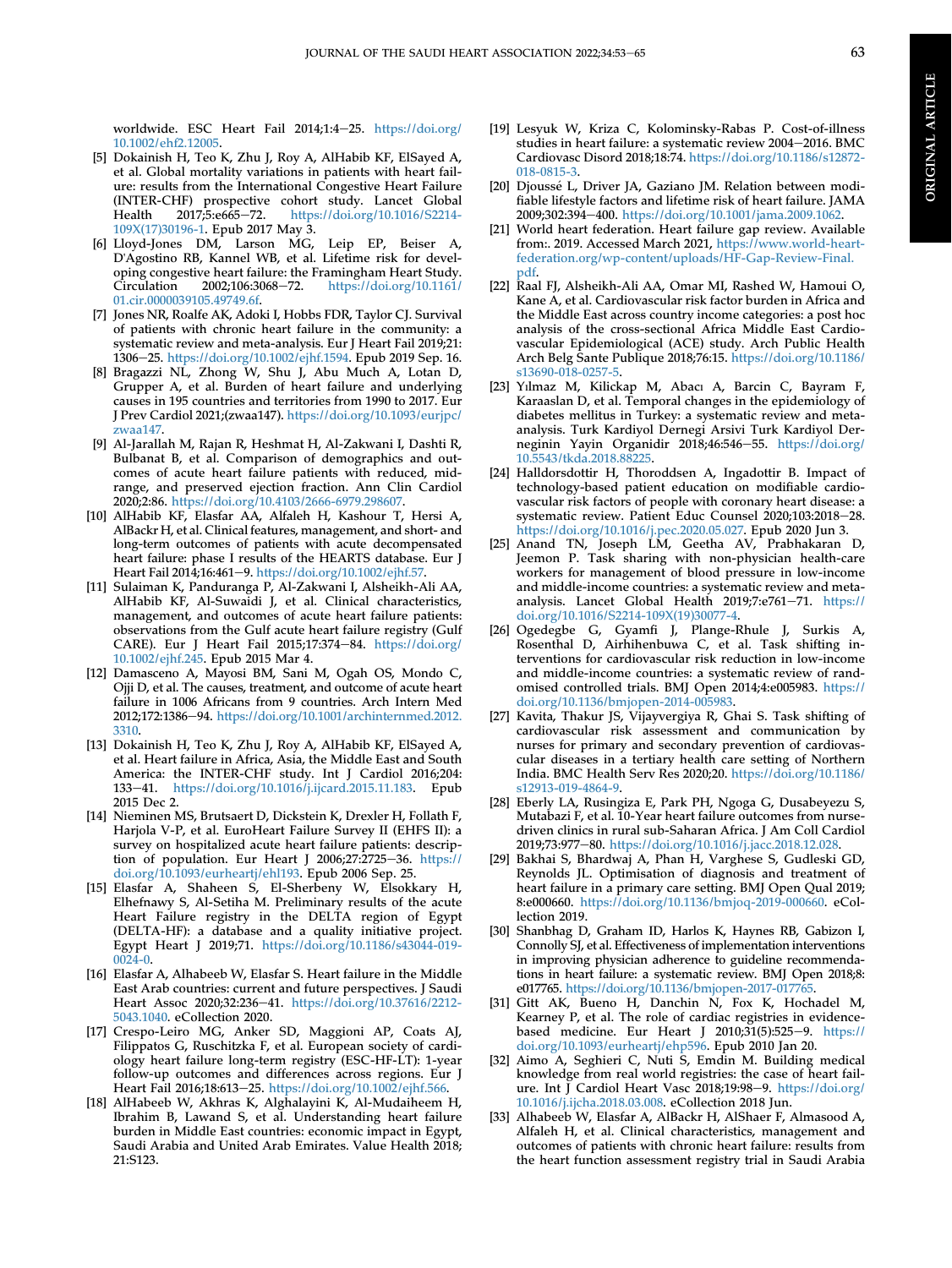(HEARTS-chronic). Int J Cardiol 2017;235:94-9. [https://](https://doi.org/10.1016/j.ijcard.2017.02.087) [doi.org/10.1016/j.ijcard.2017.02.087](https://doi.org/10.1016/j.ijcard.2017.02.087). Epub 2017 Feb 24.

- [34] Alhabib KF, Gamra H, Almahmeed W, Hammoudeh A, Benkheddah S, Jarallah MA, et al. Acute myocardial infarction and acute heart failure in the Middle East and North Africa: study design and pilot phase study results from the PEACE MENA registry. PLoS One 2020;15:e0236292. [https://](https://doi.org/10.1371/journal.pone.0236292) [doi.org/10.1371/journal.pone.0236292.](https://doi.org/10.1371/journal.pone.0236292) eCollection 2020.
- [35] Panduranga P, Sulaiman K, Al-Zakwani I, Alazzawi AA, Abraham A, Singh PP, et al. Demographics, clinical characteristics, management, and outcomes of acute heart failure patients: observations from the Oman acute heart failure registry. Oman Med J 2016;31:188-95. [https://doi.org/](https://doi.org/10.5001/omj.2016.37) [10.5001/omj.2016.37](https://doi.org/10.5001/omj.2016.37).
- [36] Hassanein M, Abdelhamid M, Ibrahim B, Elshazly A, Aboleineen MW, Sobhy H, et al. Clinical characteristics and management of hospitalized and ambulatory patients with heart failure-results from ESC heart failure long-term registry-Egyptian cohort. ESC Heart Fail 2015;2:159-67. [https://doi.org/10.1002/ehf2.12046.](https://doi.org/10.1002/ehf2.12046) Epub 2015 Jul 8.
- <span id="page-12-0"></span>[37] Cosentino F, Grant PJ, Aboyans V, Bailey CJ, Ceriello A, Delgado V, et al. 2019 ESC Guidelines on diabetes, pre-diabetes, and cardiovascular diseases developed in collaboration with the EASD: the Task Force for diabetes, prediabetes, and cardiovascular diseases of the European Society of Cardiology (ESC) and the European Association for the Study of Diabetes (EASD). Eur Heart J 2020;41:255-323. <https://doi.org/10.1093/eurheartj/ehz486>.
- [38] Clare Arnott, Qiang Li, Kang Amy, Neuen Brendon L, Severine Bompoint, Lam Carolyn SP, et al. Sodium-glucose cotransporter 2 inhibition for the prevention of cardiovascular events in patients with type 2 diabetes mellitus: a systematic review and meta-analysis. J Am Heart Assoc 2020; 9:e014908. [https://doi.org/10.1161/JAHA.119.014908.](https://doi.org/10.1161/JAHA.119.014908) Epub 2020 Jan 29.
- [39] Wiviott SD, Raz I, Bonaca MP, Mosenzon O, Kato ET, Cahn A, et al. Dapagliflozin and cardiovascular outcomes in type 2 diabetes. N Engl J Med 2019;380:347-57. [https://](https://doi.org/10.1056/NEJMoa1812389) [doi.org/10.1056/NEJMoa1812389.](https://doi.org/10.1056/NEJMoa1812389) Epub 2018 Nov 10.
- [40] Das SR, Everett BM, Birtcher KK, Brown JM, Januzzi JL, Kalyani RR, et al. 2020 expert consensus decision pathway on novel therapies for cardiovascular risk reduction in patients with type 2 diabetes. J Am Coll Cardiol  $2020;76:1117-45$ . <https://doi.org/10.1016/j.jacc.2020.05.037>. Epub 2020 Aug 5.
- [41] Çavuşoğlu Y, Altay H, Cahn A, Çelik A, Demir S, Kõlõçaslan B, et al. Sodium glucose co-transporter 2 inhibitors in heart failure therapy. Turk Kardiyol Dernegi Arsivi 2020 Apr 1;48:330-54. <https://doi.org/10.5543/tkda.2020.74332>.
- <span id="page-12-1"></span>[42] Seferovic PM, Ponikowski P, Anker SD, Bauersachs J, Chioncel O, Cleland JGF, et al. Clinical practice update on heart failure 2019: pharmacotherapy, procedures, devices and patient management. An expert consensus meeting report of the Heart Failure Association of the European Society of Cardiology. Eur J Heart Fail 2019;21:1169-86. [https://](https://doi.org/10.1002/ejhf.1531) [doi.org/10.1002/ejhf.1531.](https://doi.org/10.1002/ejhf.1531) Epub 2019 Aug 30.
- <span id="page-12-2"></span>[43] Upadhya B, Rocco M, Lewis CE, Oparil S, Lovato LC, Cushman WC, et al. Effect of intensive blood pressure treatment on heart failure events in the systolic blood pressure reduction intervention trial. Circ Heart Fail 2017;vol. 10. <https://doi.org/10.1161/CIRCHEARTFAILURE.116.003613>.
- <span id="page-12-3"></span>[44] Scirica BM, Morrow DA, Cannon CP, Ray KK, Sabatine MS, Jarolim P, et al. Intensive statin therapy and the risk of hospitalization for heart failure after an acute coronary syndrome in the PROVE IT-TIMI 22 study. J Am Coll Cardiol 2006;47:2326-31. <https://doi.org/10.1016/j.jacc.2006.03.034>. Epub 2006 May 4.
- <span id="page-12-4"></span>[45] Afilalo J, Majdan AA, Eisenberg MJ. Intensive statin therapy in acute coronary syndromes and stable coronary heart disease: a comparative meta-analysis of randomised controlled trials. Heart Br Card Soc  $2007;93:914-21$ . [https://doi.org/](https://doi.org/10.1136/hrt.2006.112508) [10.1136/hrt.2006.112508](https://doi.org/10.1136/hrt.2006.112508). Epub 2007 Feb 3.
- <span id="page-12-5"></span>[46] Ponikowski P, Voors AA, Anker SD, Bueno H, Cleland JGF, Coats AJS, et al. 2016 ESC Guidelines for the diagnosis and

treatment of acute and chronic heart failure: the Task Force for the diagnosis and treatment of acute and chronic heart failure of the European Society of Cardiology (ESC)Developed with the special contribution of the Heart Failure Association (HFA) of the ESC. Eur Heart J 2016;37: 2129-200. [https://doi.org/10.1093/eurheartj/ehw128.](https://doi.org/10.1093/eurheartj/ehw128) Epub 2016 May 20.

- <span id="page-12-6"></span>[47] Maddox TM, Januzzi JL, Allen LA, Breathett K, Butler J, Davis LL, et al. 2021 update to the 2017 ACC expert consensus decision pathway for optimization of heart failure treatment: answers to 10 pivotal issues about heart failure with reduced ejection fraction: a report of the American college of cardiology solution set oversight committee. J Am<br>Coll Cardiol 2021;77:772-810. https://doi.org/10.1016/ Cardiol 2021;77:772-810. [https://doi.org/10.1016/](https://doi.org/10.1016/j.jacc.2020.11.022) [j.jacc.2020.11.022.](https://doi.org/10.1016/j.jacc.2020.11.022) Epub 2021 Jan 11.
- <span id="page-12-7"></span>[48] Hamid A, Vaduganathan M, Oshunbade AA, Ayyalasomayajula KK, Kalogeropoulos AP, Lien LF, et al. Antihyperglycemic therapies with expansions of US food and drug administration indications to reduce cardiovascular events: prescribing patterns within an academic medical center. J Cardiovasc Pharmacol 2020;76:313-20. [https://](https://doi.org/10.1097/FJC.0000000000000864) [doi.org/10.1097/FJC.0000000000000864](https://doi.org/10.1097/FJC.0000000000000864).
- <span id="page-12-8"></span>[49] Slater TA, Drozd M, Palin V, Bowles C, Waduud MA, Khatib R, et al. Prescribing diabetes medication for cardiovascular risk reduction in patients admitted with acute coronary syndromes: a survey of cardiologists' attitudes and practice. Eur Heart J Cardiovasc Pharmacother 2020;6:194-6. <https://doi.org/10.1093/ehjcvp/pvz058>.
- <span id="page-12-9"></span>[50] Gao Y, Peterson E, Pagidipati N. Barriers to prescribing glucose-lowering therapies with cardiometabolic benefits.<br>Am Heart J 2020;224:47-53. https://doi.org/10.1016/ 2020;224:47-53. [https://doi.org/10.1016/](https://doi.org/10.1016/j.ahj.2020.03.017) [j.ahj.2020.03.017](https://doi.org/10.1016/j.ahj.2020.03.017). Epub 2020 Mar 20.
- <span id="page-12-10"></span>[51] Adhikari R. New insights into prescribing of SGLT2 inhibitors and GLP-1 receptor agonists by cardiologists in 2020: major barriers limiting role- expert analysis. Available from: Accessed April 2020, [https://www.acc.org/Latest-in-](https://www.acc.org/Latest-in-Cardiology/Articles/2021/01/19/14/27/New-Insights-into-Prescribing-of-SGLT2-Inhibitors-and-GLP-1-Receptor-Agonists-in-2020)[Cardiology/Articles/2021/01/19/14/27/New-Insights-into-](https://www.acc.org/Latest-in-Cardiology/Articles/2021/01/19/14/27/New-Insights-into-Prescribing-of-SGLT2-Inhibitors-and-GLP-1-Receptor-Agonists-in-2020)[Prescribing-of-SGLT2-Inhibitors-and-GLP-1-Receptor-](https://www.acc.org/Latest-in-Cardiology/Articles/2021/01/19/14/27/New-Insights-into-Prescribing-of-SGLT2-Inhibitors-and-GLP-1-Receptor-Agonists-in-2020)[Agonists-in-2020.](https://www.acc.org/Latest-in-Cardiology/Articles/2021/01/19/14/27/New-Insights-into-Prescribing-of-SGLT2-Inhibitors-and-GLP-1-Receptor-Agonists-in-2020)
- <span id="page-12-11"></span>[52] Segar MW, Vaduganathan M, Patel KV, McGuire DK, Butler J, Fonarow GC, et al. Machine learning to predict the risk of incident heart failure hospitalization among patients with diabetes: the WATCH-DM risk score. Diabetes Care 2019;42:2298-306. <https://doi.org/10.2337/dc19-0587>. Epub 2019 Sep. 13.
- <span id="page-12-12"></span>[53] Berg DD, Wiviott SD, Scirica BM, Gurmu Y, Mosenzon O, Murphy SA, et al. Heart failure risk stratification and efficacy of sodium-glucose cotransporter-2 inhibitors in patients with type 2 diabetes mellitus. Circulation  $2019,140:1569-77$ . [https://doi.org/10.1161/CIRCULATIONAHA.119.042685.](https://doi.org/10.1161/CIRCULATIONAHA.119.042685) Epub 2019 Aug 31.
- <span id="page-12-13"></span>[54] Bozkurt B, Coats AJS, Tsutsui H, Abdelhamid CM, Adamopoulos S, Albert N, et al. Universal definition and classification of heart failure: a report of the heart failure society of America, heart failure association of the European society of cardiology, Japanese heart failure society and writing committee of the universal definition of heart failure. Eur J Heart Fail 2021;23:352-80. [https://doi.org/10.1002/](https://doi.org/10.1002/ejhf.2115) [ejhf.2115.](https://doi.org/10.1002/ejhf.2115) Epub 2021 Mar 3.
- <span id="page-12-14"></span>[55] Ledwidge M, Gallagher J, Conlon C, Tallon E, O'Connell E, Dawkins I, et al. Natriuretic peptide-based screening and collaborative care for heart failure: the STOP-HF randomized trial. JAMA 2013;310:66-74. [https://doi.org/10.1001/](https://doi.org/10.1001/jama.2013.7588) [jama.2013.7588](https://doi.org/10.1001/jama.2013.7588).
- <span id="page-12-15"></span>[56] National Institute for Health and Care Excellence (NICE). Chronic heart failure in adults: diagnosis and management. Available from:. 2018. Accessed March 2021, [https://www.](https://www.nice.org.uk/guidance/ng106) [nice.org.uk/guidance/ng106](https://www.nice.org.uk/guidance/ng106).
- <span id="page-12-16"></span>[57] Yancy Clyde W, Mariell Jessup, Biykem Bozkurt, Butler Javed, Casey Donald E, Colvin Monica M, et al. 2017 ACC/AHA/HFSA focused update of the 2013 ACCF/AHA guideline for the management of heart failure: a report of the American college of cardiology/American heart association